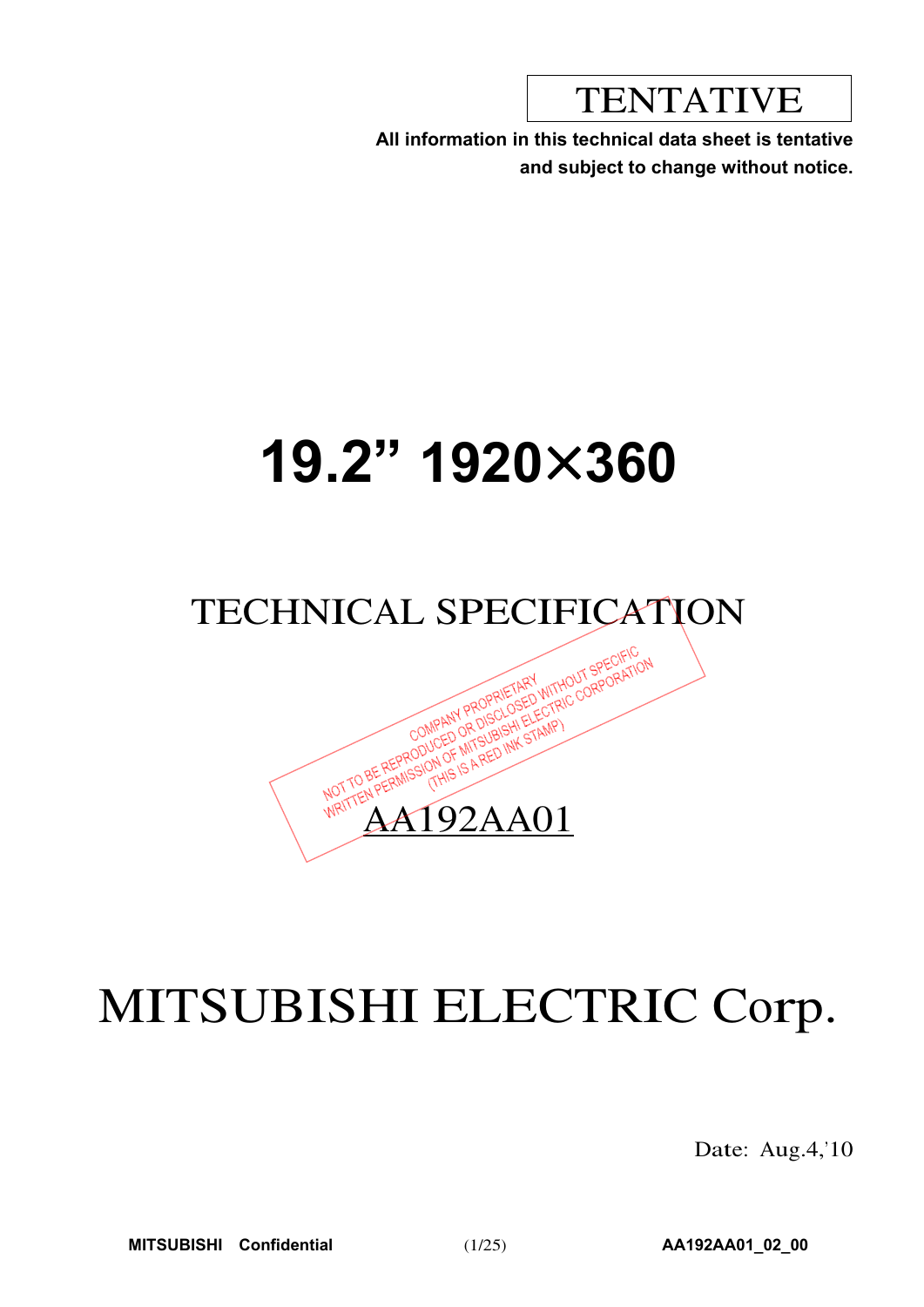## **CONTENTS**

| No.            | Item                                    | Page               |
|----------------|-----------------------------------------|--------------------|
|                | <b>COVER</b>                            | $\mathbf{1}$       |
|                | <b>CONTENTS</b>                         | $\overline{2}$     |
| $\mathbf{1}$   | <b>APPLICATION</b>                      | 3                  |
| $\overline{2}$ | <b>OVERVIEW</b>                         | $\overline{4}$     |
| 3              | ABSOLUTE MAXIMUM RATINGS                | 5                  |
| $\overline{4}$ | ELECTRICAL CHARACTERISTICS              | 5, 6, 7            |
| 5              | <b>INTERFACE PIN CONNECTION</b>         | 8, 9               |
| 6              | <b>INTERFACE TIMING</b>                 | 10, 11, 12, 13, 14 |
| 7              | <b>BLOCK DIAGRAM</b>                    | 15                 |
| 8              | MECHANICAL SPECIFICATION                | 16, 17             |
| 9              | OPTICAL CHARACTERISTICS                 | 18, 19, 20         |
| 10             | RELIABILITY TEST CONDITION              | 21                 |
| 11             | <b>OTHER FEATURE</b>                    | 22                 |
| 12             | HANDLING PRECAUTIONS FOR TFT-LCD MODULE | 23, 24, 25         |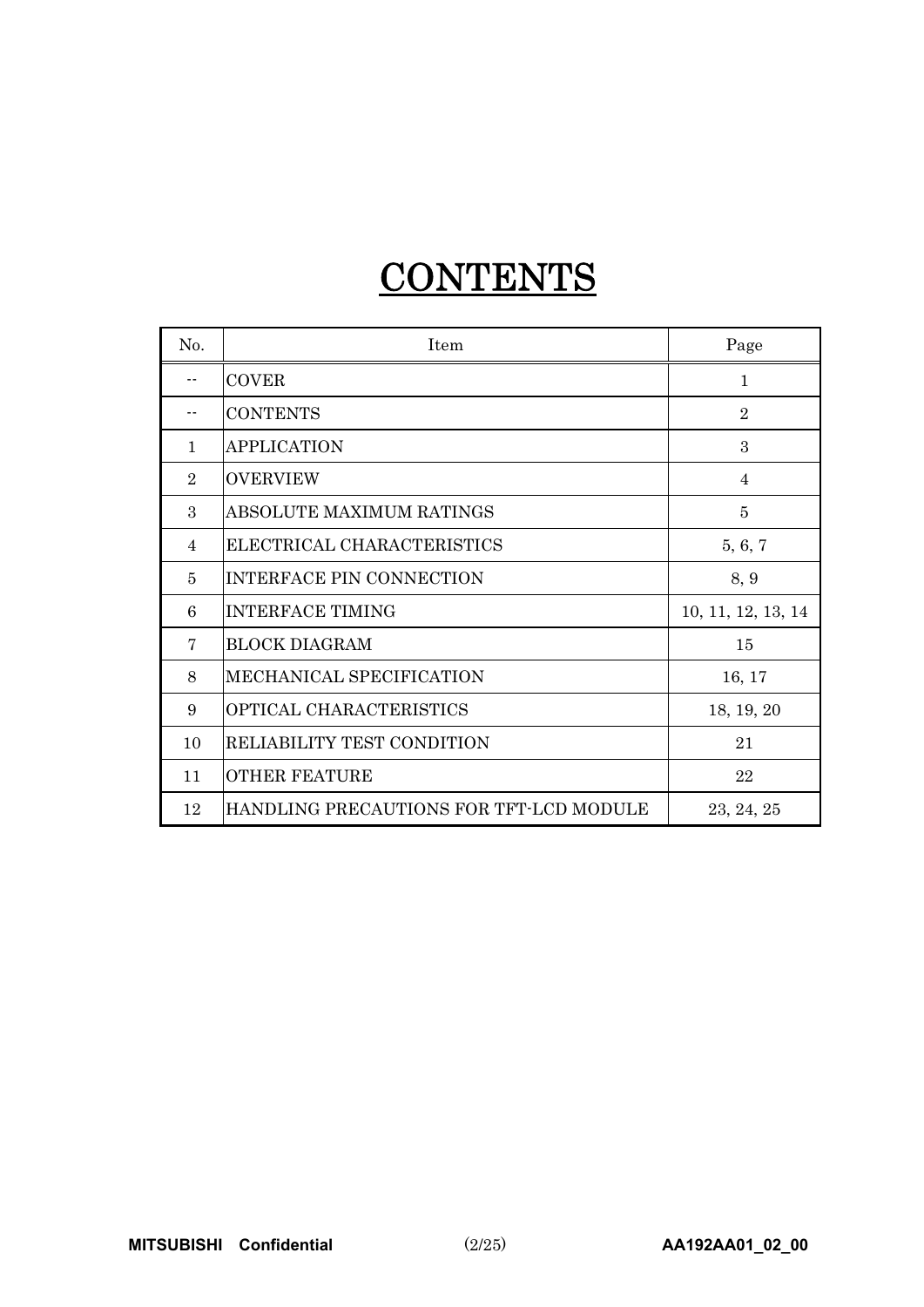## **1. APPLICATION**

This specification applies to color TFT-LCD module, AA192AA01.

These specification papers are the proprietary product of Mitsubishi Electric Corporation ("MITSUBISHI) and include materials protected under copyright of MITSUBISHI. No part of this document may be reproduced in any form or by any means without the express written permission of MITSUBISHI.

MITSUBISHI does not assume any liability for infringement of patents, copyrights or other intellectual property rights of third parties by or arising from use of a product specified in this document. No license, express, implied or otherwise, is granted under any patents, copyrights or other intellectual property rights of MITSUBISHI or of others.

MITSUBISHI classifies the usage of the TFT-LCD module as follows. Please confirm the usage before using the product.

## (1) Standard Usage

Computers, office equipment, factory automation equipment, test and measurement equipment, communications, transportation equipment(automobiles, ships, trains, etc.), provided, however, that operation is not influenced by TFT-LCD directly.

(2) Special Usage

Medical equipment, safety equipment, transportation equipment, provided, however, that TFT-LCD is necessary to its operation.

(3) Specific Usage

Cockpit Equipment, military systems, aerospace equipment, nuclear reactor control systems, life support systems and any other equipment. MITSUBISHI should make a contract that stipulate apportionment of responsibilities between MITSUBISHI and our customer.

The product specified in this document is designed for "Standard Usage" unless otherwise specified in this document. If customers intend to use the product for applications other than those specified for "Standard Usage", they should first contact MITSUBISHI sales representative for it's intended use in writing.

MITSUBISHI has been making continuous effort to improve the reliability of its products. Customers should implement sufficient reliability design of their application equipments such as redundant system design, fail-safe functions, anti-failure features.

MITSUBISHI assumes no responsibility for any damage resulting from the use of the product that does not comply with the instructions and the precautions specified in this document.

Please contact and consult a MITSUBISHI sales representative for any questions regarding this product.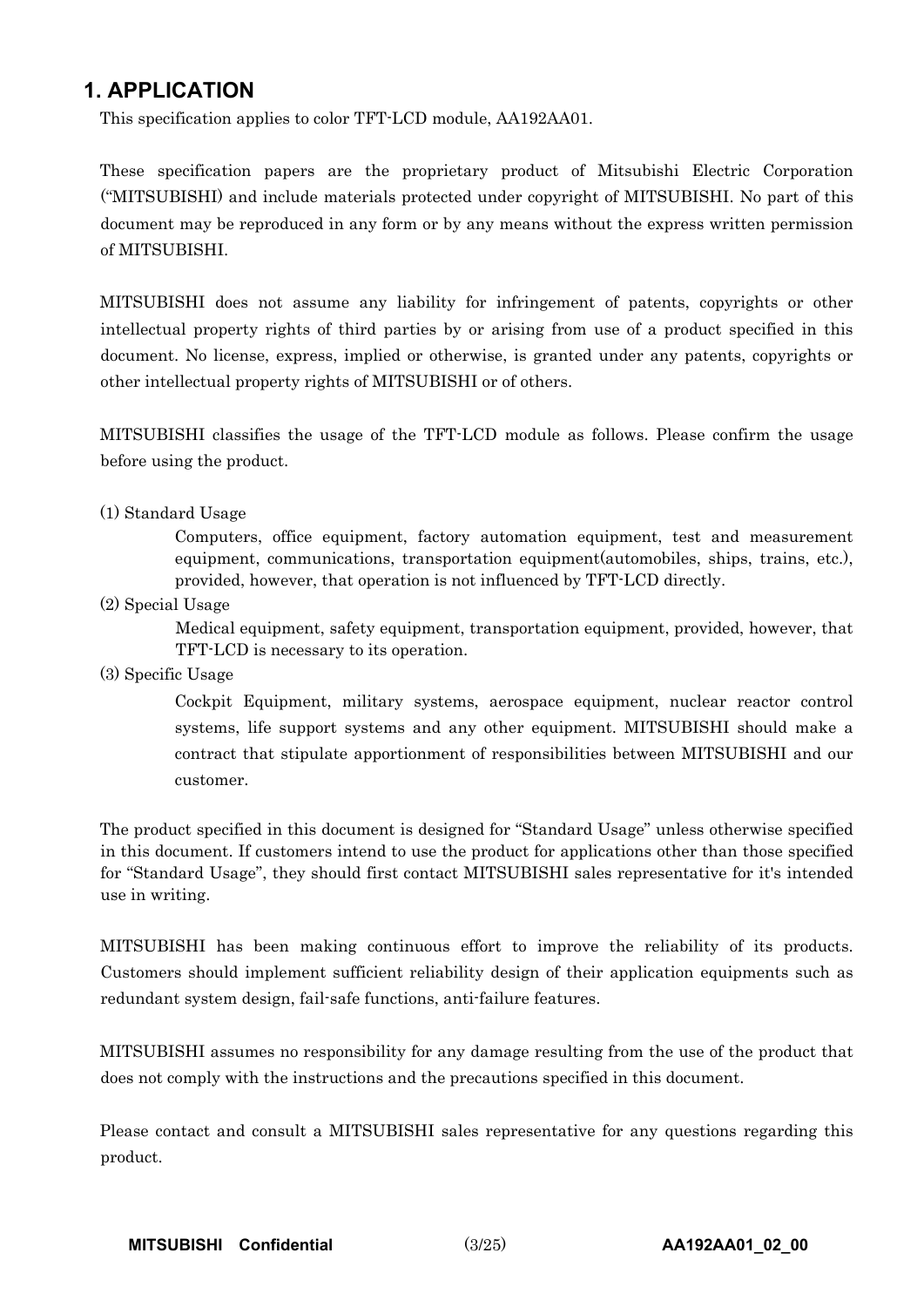## **2. OVERVIEW**

AA192AA01 is 19.2" color TFT-LCD (Thin Film Transistor Liquid Crystal Display) module composed of LCD panel, driver ICs, control circuit, LED driver and backlight unit.

By applying 6 bit or 8 bit digital data,  $1920 \times 360$ ,  $262k$ -color or 16.7M-color images are displayed on the 19.2" diagonal screen. Input power voltages are 3.3 V for LCD driving and 12 V for backlight unit.

The type of data and control signals are digital and transmitted via LVDS interface per Typ. 60 MHz clock cycle.

General specifications are summarized in the following table:

| <b>ITEM</b>                 | <b>SPECIFICATION</b>                                                     |
|-----------------------------|--------------------------------------------------------------------------|
| Display Area (mm)           | $478.08(H) \times 89.64(V)$<br>$(19.2 \cdot \text{inch diagonal})$       |
| Number of Dots              | $1920 \times 3$ (H) $\times 360$ (V)                                     |
| Pixel Pitch (mm)            | $0.249$ (H) $\times$ 0.249 (V)                                           |
| Color Pixel Arrangement     | RGB vertical stripe                                                      |
| Display Mode                | Normally white                                                           |
| Number of Color             | 262k(6 bit/color), 16.7M(8 bit/color)                                    |
| Luminance $\text{(cd/m2)}$  | 500                                                                      |
| Viewing Angle $(CR \ge 10)$ | $-80^{\circ}80^{\circ}$ (H), $-60^{\circ}80^{\circ}$ (V)                 |
| <b>Surface Treatment</b>    | Anti-glare and hard-coating 3H                                           |
| Electrical Interface        | $LVDS(6 \text{ bit}/8 \text{ bit})$                                      |
| Viewing Direction           | Higher Contrast ratio: 6 o'clock<br>Less gray scale reversal: 12 o'clock |
| Module Size (mm)            | 496.0 (W) $\times$ 109.2 (H) $\times$ 13.9 (D)                           |
| Module Mass (g)             | 780                                                                      |
| Backlight Unit              | LED, edge-light, Unreplaceable                                           |

Characteristic value without any note is typical value.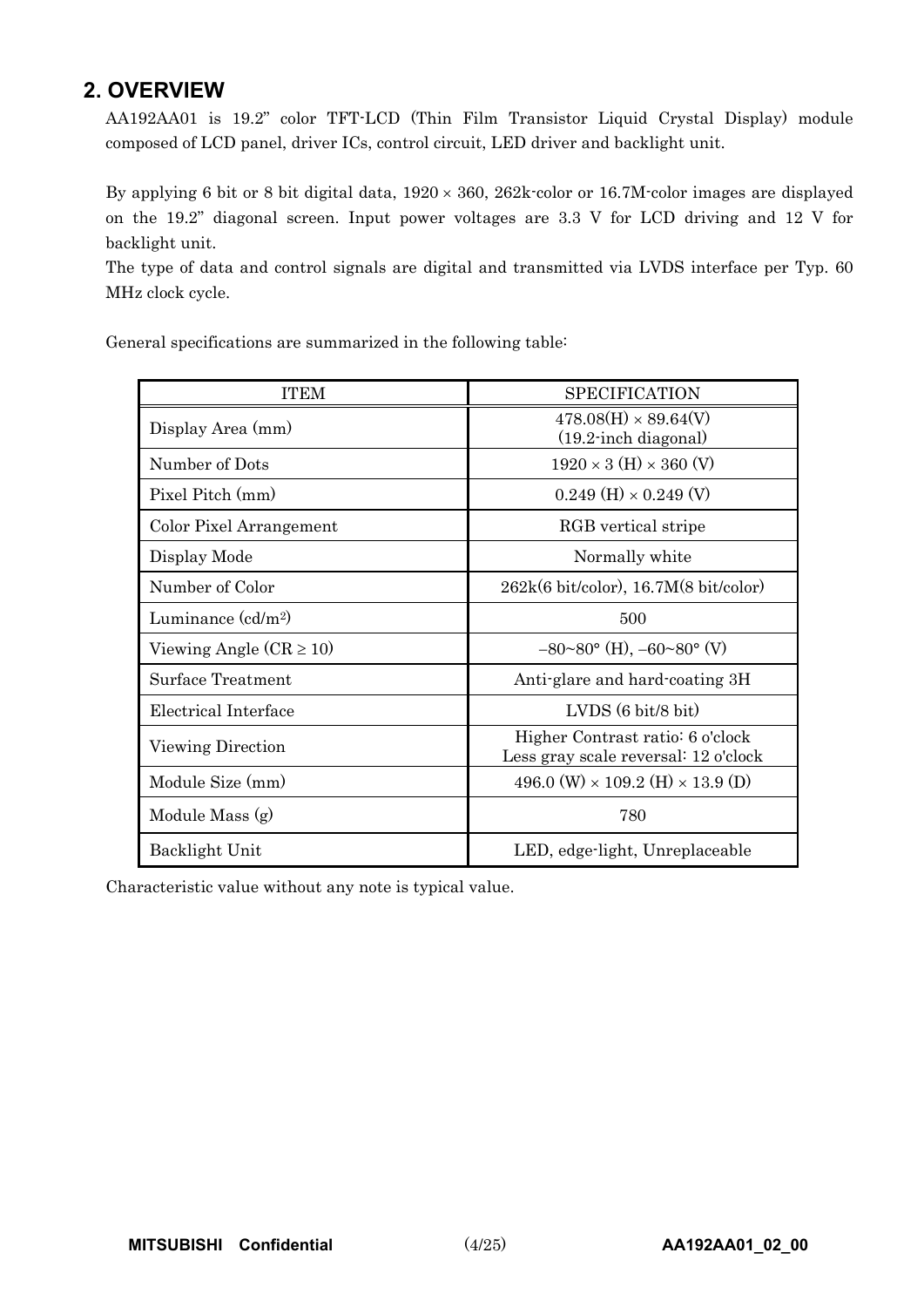## **3. ABSOLUTE MAXIMUM RATINGS**

| <b>ITEM</b>                                         | <b>SYMBOL</b>     | MIN.     | MAX.      | UNIT        |
|-----------------------------------------------------|-------------------|----------|-----------|-------------|
| Power Supply Voltage for LCD                        | VCC               | $\Omega$ | 4.0       | V           |
| Logic Input Voltage                                 | VI                | $-0.3$   | $VCC+0.3$ | V           |
| Backlight Power Supply Input Voltage                | VL.               | $-0.3$   | 14.0      | V           |
| Backlight ON-OFF                                    | <b>BLEN</b>       | $-0.3$   | VL        | V           |
| Light Dimming Control Input Voltage                 | VBRT              | $-0.3$   | 3.0       | V           |
| Note $1,2)$<br>Operation Temperature (Panel)        | $T_{op(Panel)}$   | $-30$    | 80        | $^{\circ}C$ |
| Note $2)$<br><b>Operation Temperature (Ambient)</b> | $T_{op(Ambient)}$ | $-30$    | 80        | $^{\circ}C$ |
| Note $2)$<br>Storage Temperature                    | $T_{\rm stg}$     | $-30$    | 80        | $\circ$ C   |

[Note]

1) Measured at the center of active area and at the center of panel back surface

2) Top, Tstg  $\leq 40^{\circ}\text{C}$  : 90%RH max. without condensation

Top, Tstg >  $40^{\circ}\text{C}$ : Absolute humidity shall be less than the value of 90%RH at 40°C without condensation.

## **4. ELECTRICAL CHARACTERISTICS**

 $(1)$  TFT $\cdot$  LCD



data: RGB DATA, DCLK, DENA, MODE, SC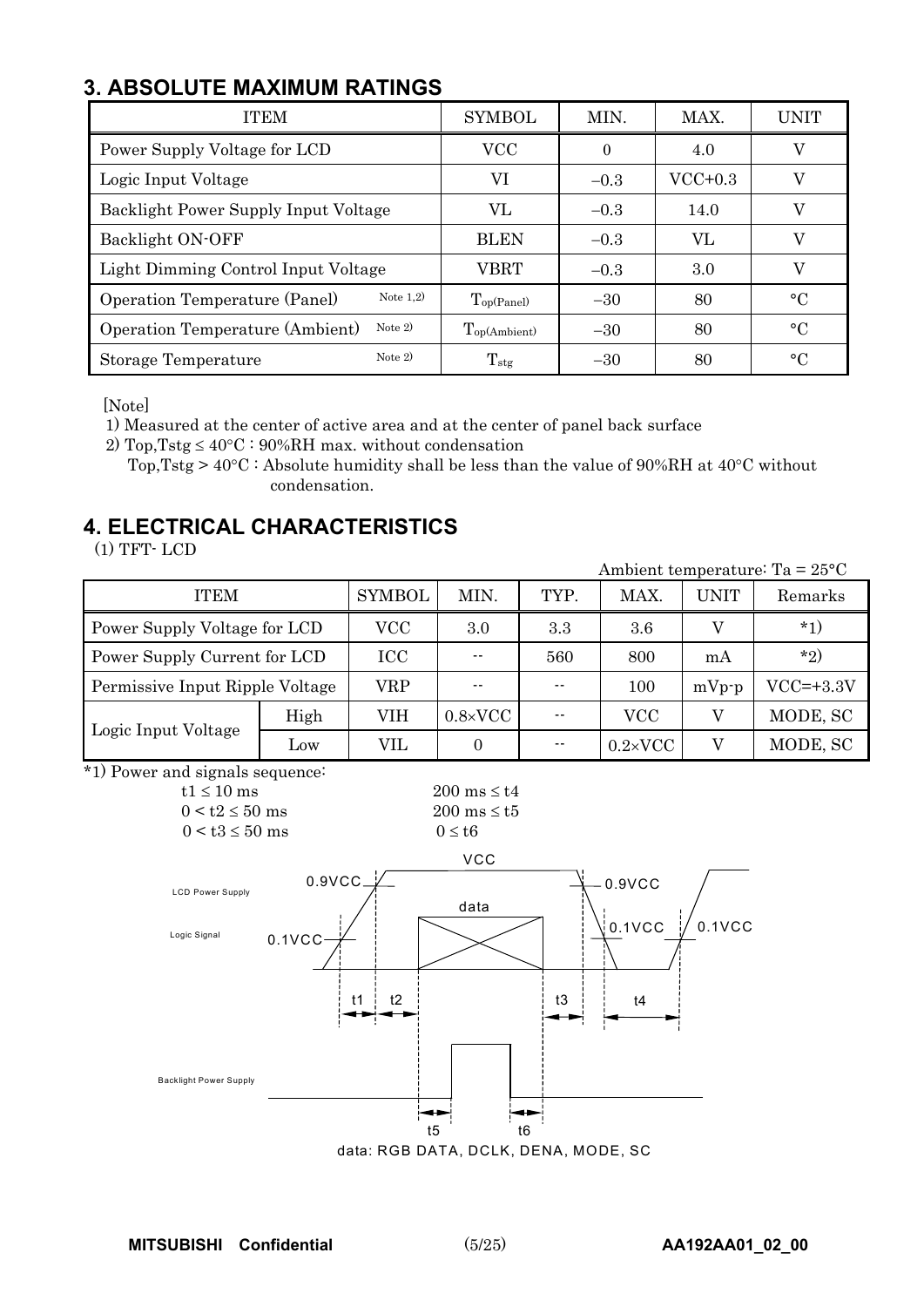VCC-dip conditions:

1) When  $2.6 \text{ V} \leq \text{VCC} \leq 3.0 \text{ V}$ , td  $\leq 10 \text{ ms}$ 

2) When VCC < 2.6 V

VCC-dip conditions should also follow the power and signals sequence.



\*2) VCC = + 3.3 V, f<sub>H</sub>=23.4kHz, fv=60Hz, fcLK= 60MHz

Display image at typical power supply current value is 256-gray-bar pattern (8 bit), 360 line mode.

\*3) Fuse

| Parameter | Fuse Type Name | Supplier                  | Remark  |
|-----------|----------------|---------------------------|---------|
| VCC       | FCC16202AB     | Kamaya Electric Co., Ltd. | $\star$ |

\*) The power supply capacity should be designed to be more than the fusing current.

| $(2)$ Backlight                              |      |               |          |         |      |             | $Ta=25^{\circ}C$                   |
|----------------------------------------------|------|---------------|----------|---------|------|-------------|------------------------------------|
| <b>ITEM</b>                                  |      | <b>SYMBOL</b> | MIN.     | TYP.    | MAX. | <b>UNIT</b> | Remarks                            |
| Power Supply Input Voltage                   |      | VL            | 10.8     | 12.0    | 13.2 | $\rm V$     | $*5)$                              |
| Power Supply Input Current                   |      | $_{\rm IL}$   |          | 800     | 1200 | mA          | Dimming= $100\%$ ,<br>$VL=12.0V$   |
| Power Supply Input Current<br>(Rush Current) |      | <b>ILR</b>    |          | --      | 2000 | mA          | $*3$ , VL=12.0V                    |
|                                              | High |               | 2.5      | --      | VL   | $\rm V$     | $*5$ , ON                          |
| Backlight ON-OFF                             | Low  | <b>BLEN</b>   | $\Omega$ |         | 0.4  | $\rm V$     | $*5$ ), OFF                        |
| LED Life Time                                |      | LT            | 80,000   | 100,000 |      | $\mathbf h$ | $*1, *2)$                          |
| Light Dimming Control Input                  |      | VBRT          | $\Omega$ |         | 2.5  | V           | *4), *5), $0V: Max$ .<br>Luminance |
| Voltage / Resistance                         |      | <b>RBRT</b>   | $\Omega$ | --      | 50   | $k\Omega$   | $0k\Omega$ : Max. Luminance        |

\*1) LED life time is defined as the time when the brightness becomes 50% of the initial value.

\*2) The life time of the backlight depends on the ambient temperature. The life time will decrease under high temperature.

\*3) Fuse

| Parameter | Fuse Type Name | Supplier                  | Kemark   |
|-----------|----------------|---------------------------|----------|
|           | FCC16252AD     | Kamaya Electric Co., Ltd. | $^\star$ |

\*) The power supply capacity should be designed to be more than the fusing current.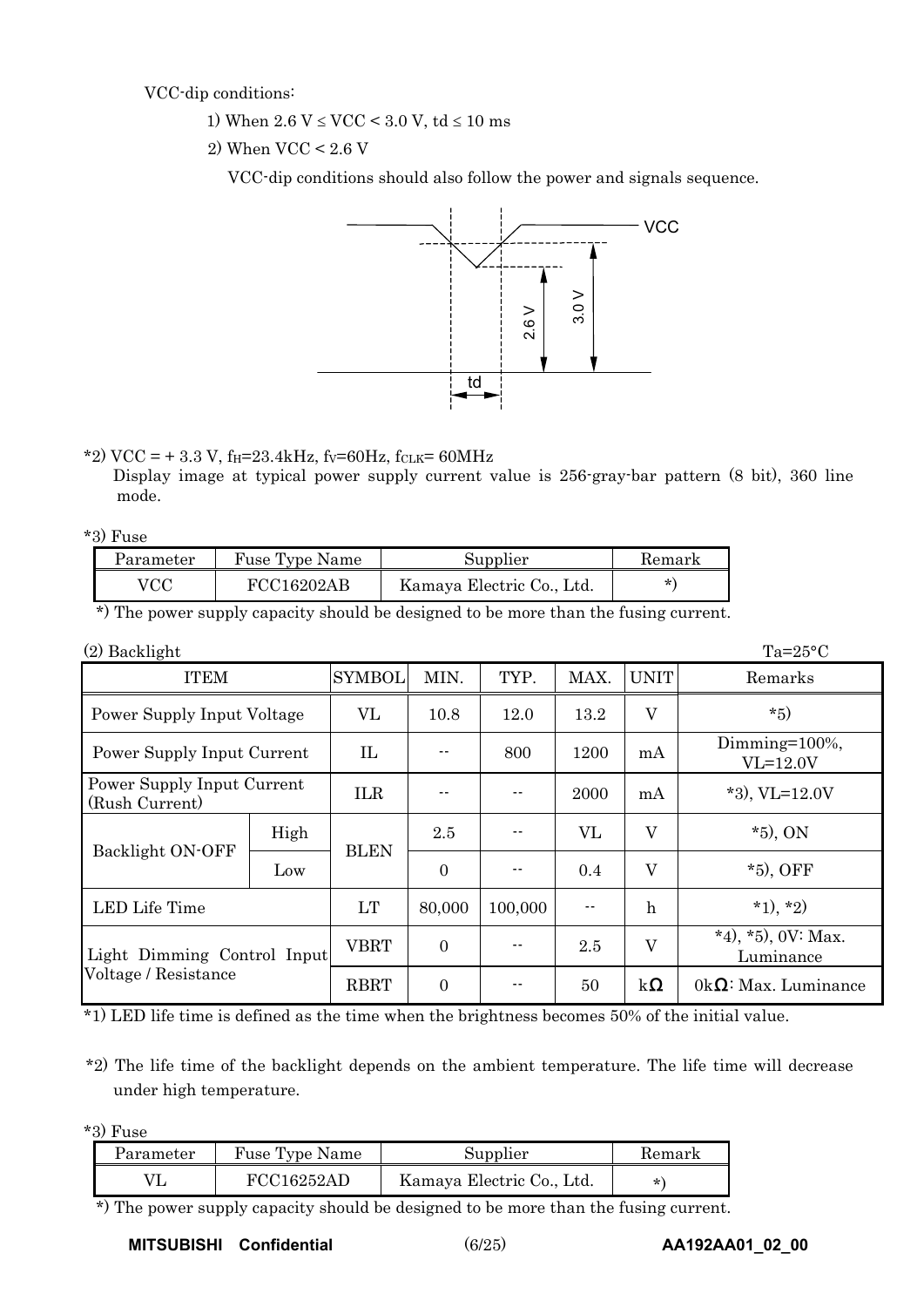- \*4) If there is ripple noise on Light Dimming Control Voltage (VBRT), flicker may be visible. Please evaluate it in advance.
- \*5) Power and signals sequence:



 $0.1 \leq t1 \leq 100~\mathrm{ms}$  $200 \leq t2$  ms  $200 \leq t3$  ms

The sequence of VBRT is not matter. Order of VL and BLEN on Power-on/off sequence is not matter.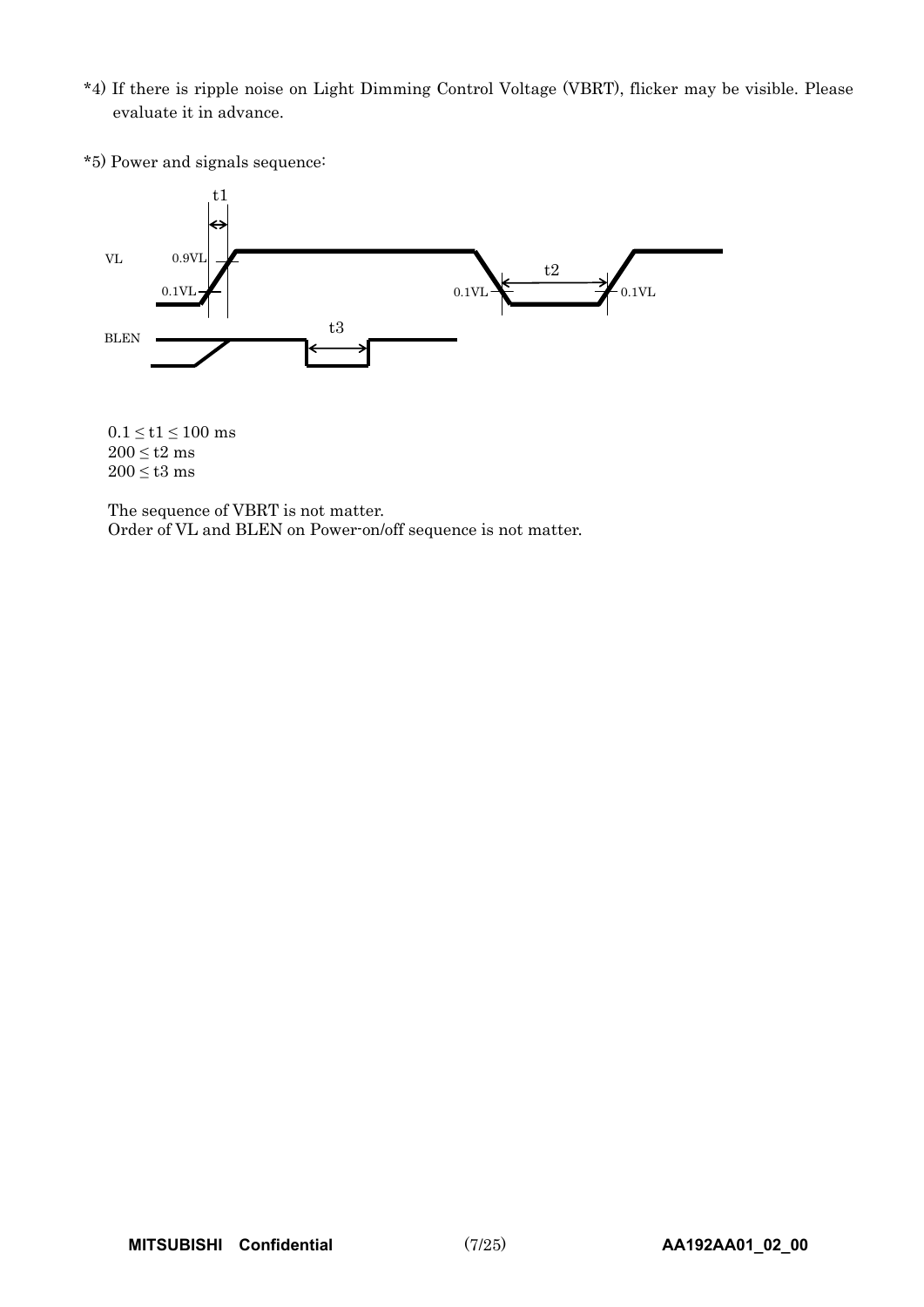## **5. INTERFACE PIN CONNECTION**

(1) CN 1(Interface Signal)

Used Connector: DF14A-20P-1.25H(56) (HIROSE) Corresponding connector: DF14-20S-1.25C (HIROSE)

|                 |             | Corresponding connector. Dr 14-205-1.25C (11INOSE)                                                                   |                                                                                                                      |                            |  |  |  |  |  |  |
|-----------------|-------------|----------------------------------------------------------------------------------------------------------------------|----------------------------------------------------------------------------------------------------------------------|----------------------------|--|--|--|--|--|--|
| Pin             | Symbol      | Function(ISP 6 bit compatibility mode)                                                                               |                                                                                                                      | Function(ISP 8 bit)        |  |  |  |  |  |  |
| No.             |             | 6 bit input                                                                                                          | 8 bit input                                                                                                          | compatibility mode)        |  |  |  |  |  |  |
| $\mathbf{1}$    | <b>VCC</b>  |                                                                                                                      | +3.3 V Power supply                                                                                                  | $\leftarrow$               |  |  |  |  |  |  |
| $\overline{2}$  | <b>VCC</b>  |                                                                                                                      | +3.3 V Power supply                                                                                                  | $\leftarrow$               |  |  |  |  |  |  |
| 3               | <b>GND</b>  |                                                                                                                      | GND                                                                                                                  | $\leftarrow$               |  |  |  |  |  |  |
| $\overline{4}$  | <b>GND</b>  | GND                                                                                                                  | $\leftarrow$                                                                                                         |                            |  |  |  |  |  |  |
| $\overline{5}$  | Link $0-$   | R <sub>0</sub> , R <sub>1</sub> , R <sub>2</sub> , R <sub>3</sub> , R <sub>4</sub> , R <sub>5</sub> , G <sub>0</sub> | R <sub>2</sub> , R <sub>3</sub> , R <sub>4</sub> , R <sub>5</sub> , R <sub>6</sub> , R <sub>7</sub> , G <sub>2</sub> | R0, R1, R2, R3, R4, R5, G0 |  |  |  |  |  |  |
| $6\phantom{1}6$ | Link $0+$   | R0, R1, R2, R3, R4, R5, G0                                                                                           | R <sub>2</sub> , R <sub>3</sub> , R <sub>4</sub> , R <sub>5</sub> , R <sub>6</sub> , R <sub>7</sub> , G <sub>2</sub> | R0, R1, R2, R3, R4, R5, G0 |  |  |  |  |  |  |
| 7               | <b>GND</b>  |                                                                                                                      | <b>GND</b>                                                                                                           | $\leftarrow$               |  |  |  |  |  |  |
| $8\,$           | Link $1-$   | G1, G2, G3, G4, G5, B0, B1                                                                                           | G3, G4, G5, G6, G7, B2, B3                                                                                           | G1, G2, G3, G4, G5, B0, B1 |  |  |  |  |  |  |
| 9               | $Link 1+$   | G1, G2, G3, G4, G5, B0, B1                                                                                           | G3, G4, G5, G6, G7, B2, B3                                                                                           | G1, G2, G3, G4, G5, B0, B1 |  |  |  |  |  |  |
| 10              | <b>GND</b>  |                                                                                                                      | <b>GND</b>                                                                                                           | $\leftarrow$               |  |  |  |  |  |  |
| 11              | Link 2-     | B2, B3, B4, B5, DENA                                                                                                 | B <sub>4</sub> , B <sub>5</sub> , B <sub>6</sub> , B <sub>7</sub> , DENA                                             | B2, B3, B4, B5, DENA       |  |  |  |  |  |  |
| 12              | Link $2+$   | B2, B3, B4, B5, DENA                                                                                                 | B4, B5, B6, B7, DENA                                                                                                 | B2, B3, B4, B5, DENA       |  |  |  |  |  |  |
| 13              | <b>GND</b>  |                                                                                                                      | <b>GND</b>                                                                                                           | $\leftarrow$               |  |  |  |  |  |  |
| 14              | CLKIN-      |                                                                                                                      | $Clock -$                                                                                                            | $\leftarrow$               |  |  |  |  |  |  |
| 15              | CLKIN+      |                                                                                                                      | $Clock +$                                                                                                            | $\leftarrow$               |  |  |  |  |  |  |
| 16              | <b>GND</b>  |                                                                                                                      | GND                                                                                                                  | $\leftarrow$               |  |  |  |  |  |  |
| 17              | Link3-      | See: $*2)$                                                                                                           | R0, R1, G0, G1, B0, B1                                                                                               | R6, R7, G6, G7, B6, B7     |  |  |  |  |  |  |
| 18              | Link3+      | See: $*2)$                                                                                                           | R0, R1, G0, G1, B0, B1                                                                                               | R6, R7, G6, G7, B6, B7     |  |  |  |  |  |  |
| 19              | <b>MODE</b> | $Low=ISP$                                                                                                            | High=ISP                                                                                                             |                            |  |  |  |  |  |  |
|                 |             |                                                                                                                      | 6 bit compatibility mode                                                                                             | 8 bit compatibility mode   |  |  |  |  |  |  |
| 20              | SC          |                                                                                                                      | Scan direction control (Low = Normal, High = Reverse)                                                                | $\leftarrow$               |  |  |  |  |  |  |

\*1) Metal frame is connected to signal GND.

\*2) Recommended wiring of Pin 17,18 (6 bit input)





(2) CN 2(Backlight)

| Backlight-side connector: SM14B-SRSS-TB(LF)(SN) (JST) |  |
|-------------------------------------------------------|--|
| Corresponding connector: SHR-14V-S-B (JST)            |  |

| Pin No.        | Symbol      | Function                                                                                                      |
|----------------|-------------|---------------------------------------------------------------------------------------------------------------|
| 1, 2, 3, 4, 5  | VL          | Power Supply Input Voltage                                                                                    |
| 6, 7, 8, 9, 10 | GND         | <b>GND</b>                                                                                                    |
| 11             | <b>BLEN</b> | Backlight ON-OFF<br>OFF: $0 \sim 0.4$ (V) or OPEN / ON: $2.5 \sim VL$ (V)                                     |
| 12             | VBRT / RBRT | PWM Dimming MIN. Brightness: $2.5(V)$ or $50(k\Omega)$<br>PWM Dimming MAX. Brightness: $0(V)$ or $0(k\Omega)$ |
| 13.14          | GND         | GND                                                                                                           |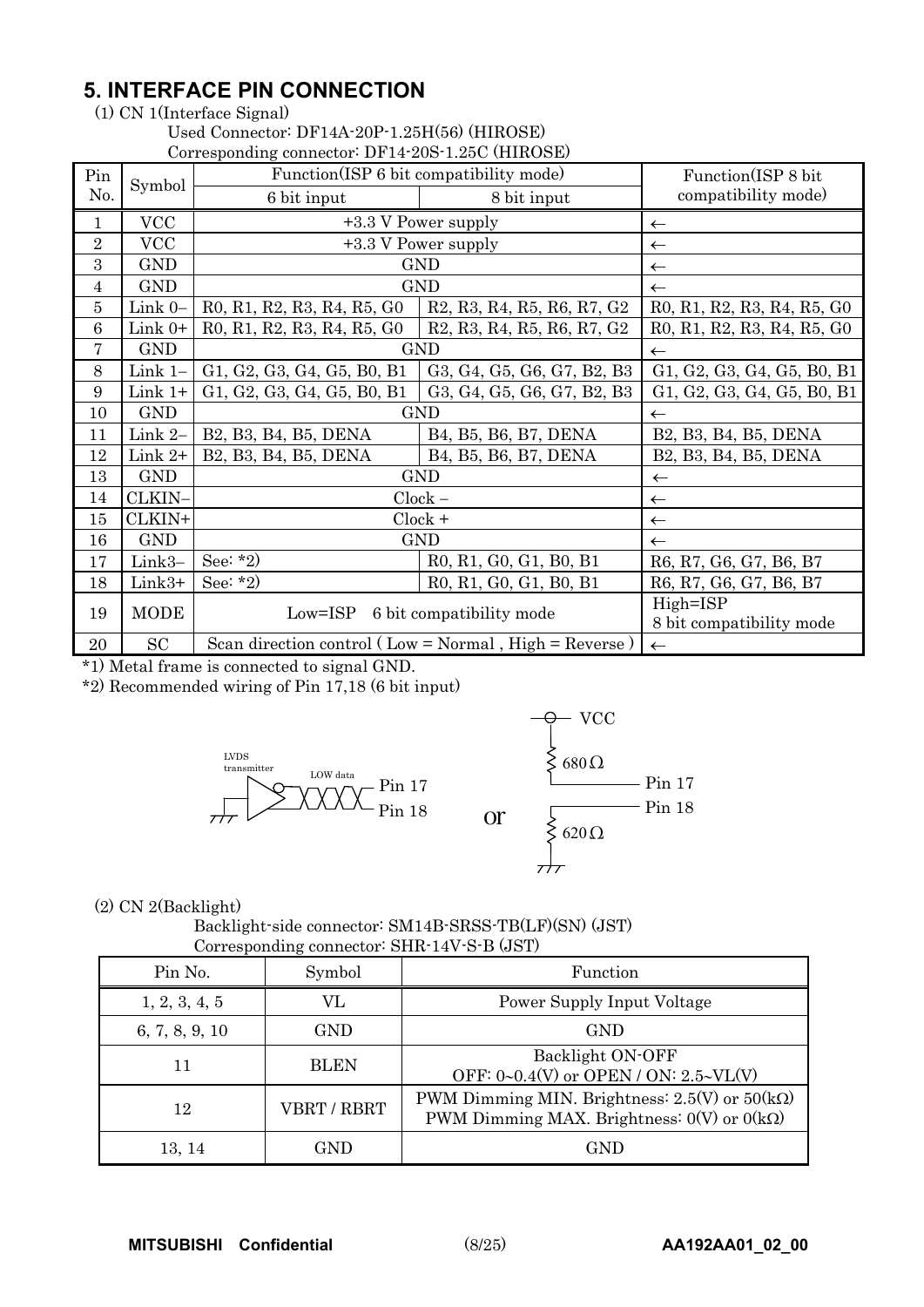#### (3) ISP data mapping

a. ISP 6 bit compatibility mode(6 bit input)



#### b. ISP 6 bit compatibility mode(8 bit input)



c. ISP 8 bit compatibility mode

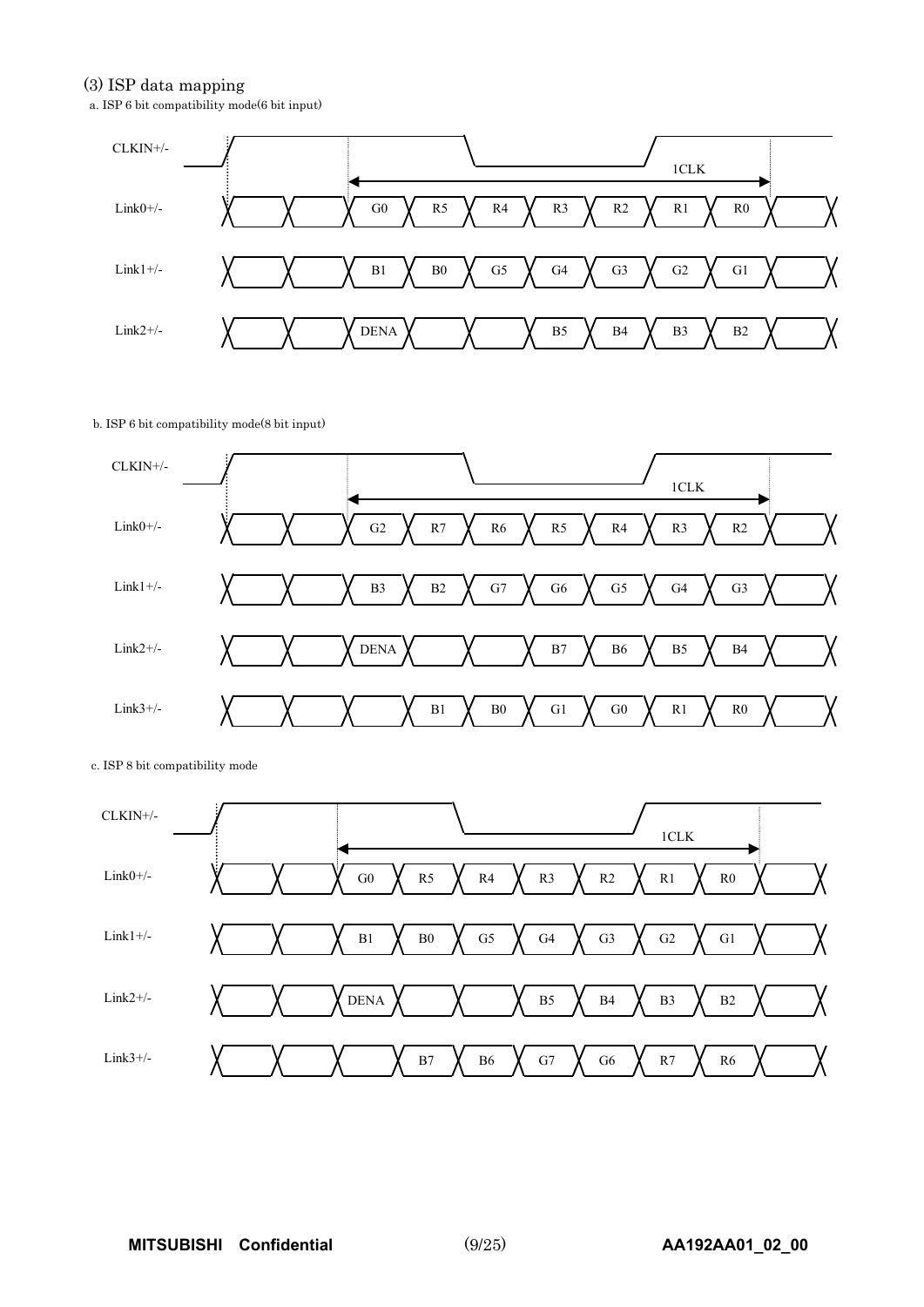## **6. INTERFACE TIMING**

LVDS transmitter input signal

## (1) Timing Specifications

|             | <b>ITEM</b> |                      | <b>SYMBOL</b>    | MIN. | TYP. | MAX.          | <b>UNIT</b>      |
|-------------|-------------|----------------------|------------------|------|------|---------------|------------------|
|             | Frequency   |                      | $f_{\rm CLK}$    | 50   | 60   | 70            | MHz              |
| <b>DCLK</b> | Period      |                      | $t_{\text{CLK}}$ | 14.3 | 16.7 | 20            | ns               |
|             |             | <b>Active Time</b>   | <b>t</b> HA      | 1920 | 1920 | 1920          | $t_{\text{CLK}}$ |
|             | Horizontal  | <b>Blanking Time</b> | $t_{HB}$         | 20   | 640  | --            | $t_{\text{CLK}}$ |
|             |             | Frequency            | $f_{\rm H}$      | 20   | 23.4 | 36.1          | kHz              |
|             |             | Period               | tн               | 27.7 | 42.6 | 50.1          | $\mu$ s          |
| <b>DENA</b> |             | <b>Active Time</b>   | tva              | 360  | 360  | 360           | $t_H$            |
|             | Vertical    | <b>Blanking Time</b> | t <sub>VB</sub>  | 3    | 30   | $\sim$ $\sim$ | $t_H$            |
|             |             | Frequency            | fy               | 55   | 60   | 75            | Hz               |
|             |             | Period               | tv               | 13.3 | 16.6 | 18.2          | ms               |

[Note]

1) DENA (Data Enable) shall always be positive polarity as shown in the timing specification.

2) DCLK shall appear during all invalid period.

3) LVDS timing follows the timing specifications of LVDS receiver IC: THC63LVDF84B(Thine).

4) In case of blanking time fluctuation, please satisfy following condition.  $t_{VBn}$  >  $t_{VBn-1}$  -  $3(t_H)$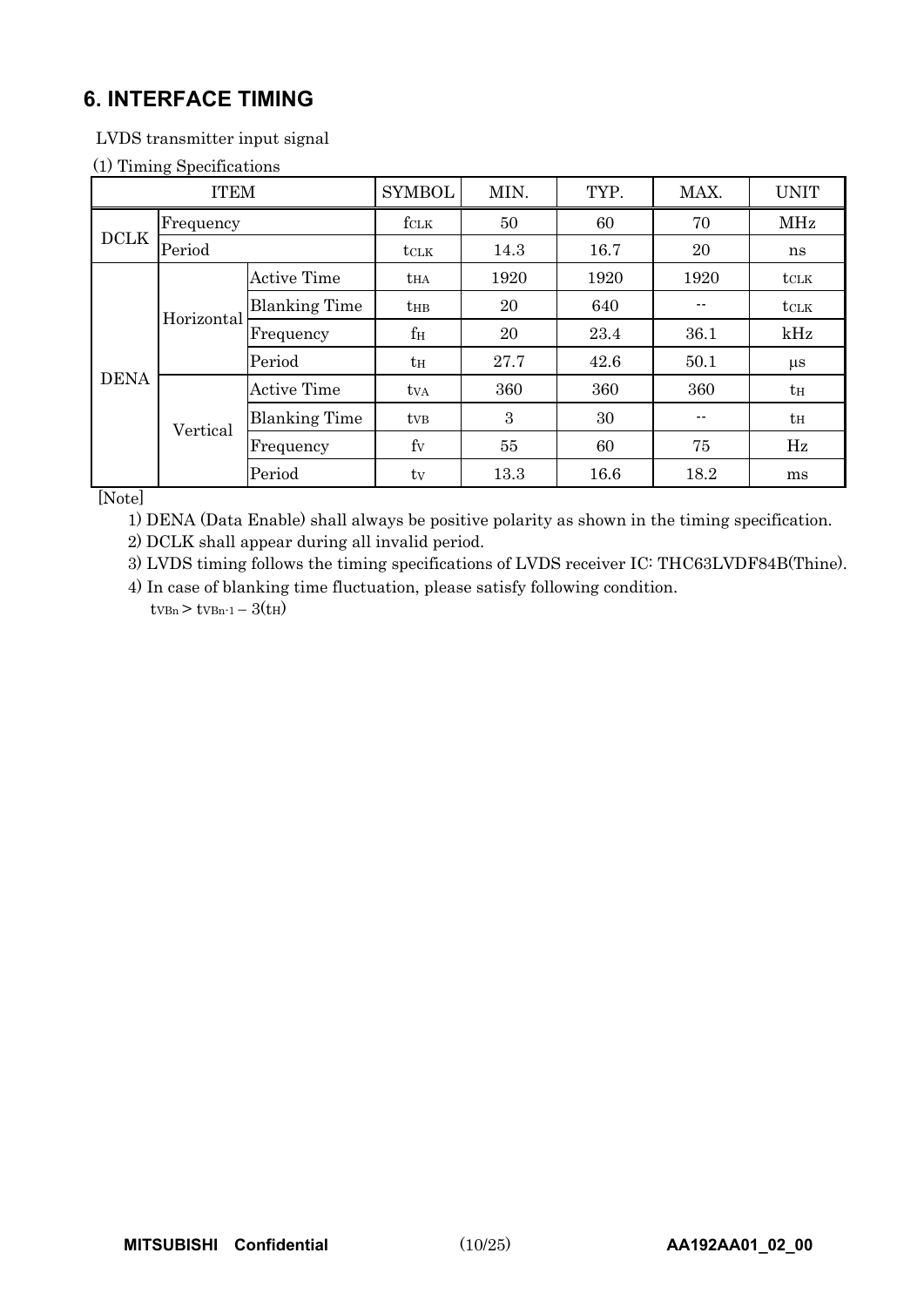## (2) Timing Chart

a. Horizontal Timing Chart



#### b. Vertical Timing Chart

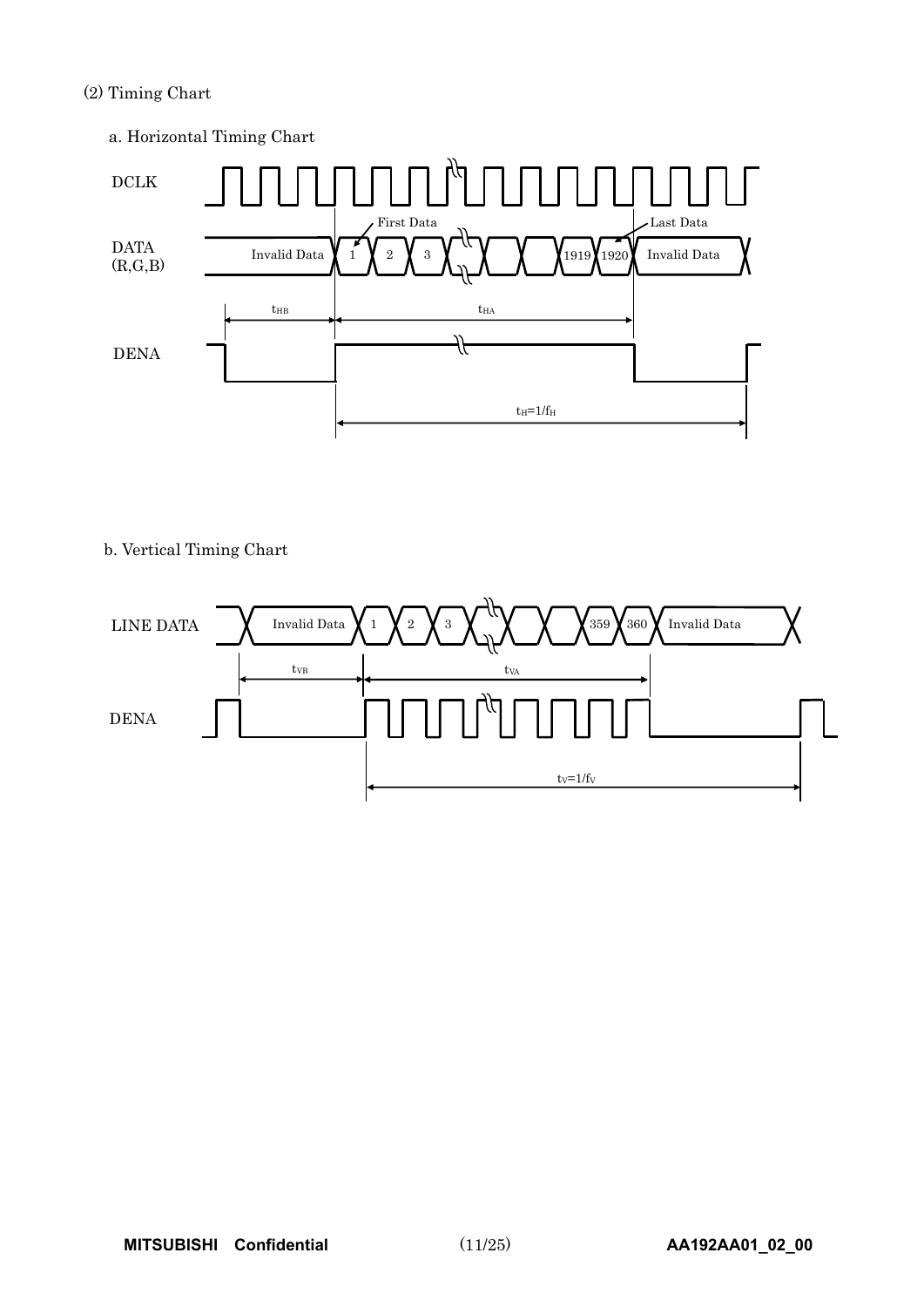## (3) Color Data Assignment

## a. 6 bit input

|                       |                |                     |                  |                                             |                    |                        |                  |                  |                       | <b>INPUT DATA</b>      |                       |                                    |                               |                  |                     |                         |                   |                  |                  |
|-----------------------|----------------|---------------------|------------------|---------------------------------------------|--------------------|------------------------|------------------|------------------|-----------------------|------------------------|-----------------------|------------------------------------|-------------------------------|------------------|---------------------|-------------------------|-------------------|------------------|------------------|
|                       |                |                     |                  | R DATA                                      |                    |                        |                  |                  |                       | <b>G DATA</b>          |                       |                                    |                               |                  |                     | <b>B DATA</b>           |                   |                  |                  |
|                       | COLOR          |                     |                  | $R5 \parallel R4 \parallel R3 \parallel R2$ |                    | R1                     | R0               |                  |                       |                        |                       |                                    | $G5$ $G4$ $G3$ $G2$ $G1$ $G0$ |                  |                     | B5 B4 B3 B2 B1 B0       |                   |                  |                  |
|                       |                | MSB                 |                  |                                             |                    |                        | LSB              | <b>MSB</b>       |                       |                        |                       |                                    | LSB                           | MSB              |                     |                         |                   |                  | LSB              |
|                       | <b>BLACK</b>   | $\overline{0}$<br>÷ | $\mathbf{0}$     | $\overline{0}$                              | $\overline{0}$     | $\overline{0}$         | $\boldsymbol{0}$ | $\overline{0}$   | $\boldsymbol{0}$      | $\mathbf{0}$           | $\boldsymbol{0}$      | $\overline{0}$                     | $\overline{0}$                | $\mathbf{0}$     | $\overline{0}$      | $\mathbf{0}$            | $\mathbf{0}$      | $\boldsymbol{0}$ | $\mathbf{0}$     |
|                       | RED(63)        | 1                   | 1                | $\mathbf{1}$                                | 1                  | $\mathbf{1}$           | $\mathbf{1}$     | $\overline{0}$   | $\boldsymbol{0}$      | $\boldsymbol{0}$       | $\boldsymbol{0}$      | $\boldsymbol{0}$                   | $\mathbf{0}$                  | $\boldsymbol{0}$ | $\boldsymbol{0}$    | $\boldsymbol{0}$        | $\boldsymbol{0}$  | $\boldsymbol{0}$ | $\mathbf{0}$     |
|                       | GREEN(63)      | $\overline{0}$      | $\boldsymbol{0}$ | $\boldsymbol{0}$                            | $\boldsymbol{0}$   | $\overline{0}$         | $\boldsymbol{0}$ | 1                | 1                     | $\mathbf 1$            | $\mathbf 1$           | $\mathbf{1}$                       | $\mathbf{1}$                  | $\mathbf{0}$     | $\boldsymbol{0}$    | $\boldsymbol{0}$        | $\overline{0}$    | $\boldsymbol{0}$ | $\overline{0}$   |
| <b>BASIC</b>          | BLUE(63)       | $\Omega$<br>÷       | $\overline{0}$   | $\boldsymbol{0}$                            | $\overline{0}$     | $\mathbf{0}$           | $\overline{0}$   | $\mathbf{0}$     | $\boldsymbol{0}$      | $\boldsymbol{0}$       | $\boldsymbol{0}$      | $\boldsymbol{0}$<br>Ē              | $\boldsymbol{0}$              | $\mathbf{1}$     | $\mathbf{1}$<br>Ē   | $\mathbf{1}$            | $\mathbf{1}$      | $\mathbf{1}$     | $\mathbf{1}$     |
| COLOR                 | <b>CYAN</b>    | $\Omega$            | $\overline{0}$   | $\mathbf{0}$                                | $\overline{0}$     | $\mathbf{0}$           | $\overline{0}$   | $\mathbf 1$      | $\mathbf{1}$          | $\mathbf{1}$           | $\mathbf{1}$          | $\mathbf{1}$                       | $\mathbf{1}$                  | $\mathbf{1}$     | $\frac{1}{2}$<br>ŧ. | $\mathbf{1}$            | $\mathbf{1}$      | $\mathbf{1}$     | 1                |
|                       | <b>MAGENTA</b> | 1                   | $\mathbf{1}$     | $\mathbf{1}$                                | $\mathbf{1}$       | $\mathbf{1}$           | $\mathbf{1}$     | $\mathbf{0}$     | $\boldsymbol{0}$      | $\boldsymbol{0}$       | $\boldsymbol{0}$      | $\boldsymbol{0}$                   | $\boldsymbol{0}$              | $\mathbf{1}$     | $\mathbf{1}$        | $\mathbf{1}$            | $\mathbf{1}$      | $\mathbf{1}$     | $\mathbf{1}$     |
|                       | <b>YELLOW</b>  | 1                   | -1               | $\mathbf{1}$                                | 1                  | $\mathbf{1}$           | $\mathbf{1}$     | $\mathbf{1}$     | $\mathbf{1}$          | $\mathbf{1}$           | $\mathbf 1$           | $\mathbf{1}$                       | $\mathbf{1}$                  | $\mathbf{0}$     | $\boldsymbol{0}$    | $\overline{0}$          | $\boldsymbol{0}$  | $\mathbf{0}$     | $\boldsymbol{0}$ |
|                       | <b>WHITE</b>   | 1                   | 1                | ŧ<br>1                                      | 1                  | 1                      | $\mathbf{1}$     | 1                | ŧ<br>1                | 1                      | 1                     | $\mathbf 1$                        | 1                             | 1                | 1                   | $\mathbf{1}$            | 1                 | 1                | $\mathbf{1}$     |
|                       | RED(1)         | $\Omega$            | $\overline{0}$   | $\overline{0}$                              | $\boldsymbol{0}$   | $\overline{0}$         | $\mathbf{1}$     | $\mathbf{0}$     | $\boldsymbol{0}$      | $\boldsymbol{0}$       | $\boldsymbol{0}$      | $\boldsymbol{0}$                   | $\overline{0}$                | $\mathbf{0}$     | $\boldsymbol{0}$    | $\boldsymbol{0}$        | $\boldsymbol{0}$  | $\mathbf{0}$     | $\overline{0}$   |
|                       | RED(2)         | $\mathbf{0}$        | $\mathbf{0}$     | $\boldsymbol{0}$                            | $\mathbf{0}$       | $\mathbf{1}$           | $\overline{0}$   | $\mathbf{0}$     | $\boldsymbol{0}$      | $\boldsymbol{0}$       | $\boldsymbol{0}$      | $\overline{0}$                     | $\overline{0}$                | $\mathbf{0}$     | $\boldsymbol{0}$    | $\overline{0}$          | $\mathbf{0}$      | $\boldsymbol{0}$ | $\overline{0}$   |
| <b>RED</b>            |                |                     |                  |                                             |                    |                        |                  |                  |                       |                        |                       |                                    |                               |                  |                     |                         |                   |                  |                  |
|                       |                |                     |                  |                                             |                    |                        |                  |                  |                       |                        |                       |                                    |                               |                  |                     |                         |                   |                  |                  |
|                       | RED(62)        | $\mathbf{1}$        | $\mathbf{1}$     | $\mathbf{1}$                                | $\mathbf{1}$<br>ŧ. | $\mathbf{1}$           | $\overline{0}$   | $\overline{0}$   | $\boldsymbol{0}$      | $\mathbf{0}$           | $\boldsymbol{0}$      | $\boldsymbol{0}$                   | $\overline{0}$                | $\mathbf{0}$     | $\overline{0}$      | $\mathbf{0}$            | $\boldsymbol{0}$  | $\overline{0}$   | $\mathbf{0}$     |
|                       | RED(63)        | 1                   | 1                | 1                                           | 1                  | 1                      | $\mathbf{1}$     | $\overline{0}$   | $\boldsymbol{0}$<br>Î | $\boldsymbol{0}$       | $\boldsymbol{0}$      | $\boldsymbol{0}$                   | $\boldsymbol{0}$              | $\overline{0}$   | $\boldsymbol{0}$    | $\overline{0}$          | $\overline{0}$    | $\mathbf{0}$     | $\mathbf{0}$     |
|                       | GREEN(1)       | $\Omega$            | $\overline{0}$   | $\mathbf{0}$                                | $\boldsymbol{0}$   | $\overline{0}$         | $\mathbf{0}$     | $\mathbf{0}$     | $\boldsymbol{0}$      | $\boldsymbol{0}$       | $\boldsymbol{0}$      | $\overline{0}$                     | 1                             | $\mathbf{0}$     | $\boldsymbol{0}$    | $\boldsymbol{0}$        | $\boldsymbol{0}$  | $\boldsymbol{0}$ | $\overline{0}$   |
|                       | GREEN(2)       | $\overline{0}$      | $\mathbf{0}$     | $\boldsymbol{0}$                            | $\boldsymbol{0}$   | $\overline{0}$         | $\overline{0}$   | $\mathbf{0}$     | $\boldsymbol{0}$      | $\boldsymbol{0}$       | $\boldsymbol{0}$      | $\mathbf{1}$                       | $\overline{0}$                | $\Omega$         | $\boldsymbol{0}$    | $\overline{0}$          | $\boldsymbol{0}$  | $\overline{0}$   | $\mathbf{0}$     |
| <b>GREEN</b>          |                |                     |                  |                                             |                    |                        |                  |                  |                       |                        |                       |                                    |                               |                  |                     |                         |                   |                  |                  |
|                       |                |                     |                  |                                             |                    |                        |                  |                  |                       |                        |                       |                                    |                               |                  |                     |                         |                   |                  |                  |
|                       | GREEN(62)      | $\overline{0}$      | $\overline{0}$   | $\overline{0}$                              | $\mathbf{0}$       | $\overline{0}$         | $\overline{0}$   | $\mathbf 1$      | $\mathbf{1}$          | $\mathbf{1}$           | $\mathbf 1$           | $\mathbf{1}$                       | $\boldsymbol{0}$              | $\mathbf{0}$     | $\overline{0}$      | $\overline{0}$          | $\overline{0}$    | $\boldsymbol{0}$ | $\overline{0}$   |
|                       | GREEN(63)      | $\mathbf{0}$        | $\mathbf{0}$     | $\overline{0}$<br>÷<br>ŧ                    | $\overline{0}$     | $\overline{0}$         | $\boldsymbol{0}$ | 1                | 1<br>÷                | $\mathbf{1}$           | $\mathbf{1}$<br>Ŧ     | $\mathbf{1}$                       | $\mathbf{1}$<br>÷             | $\boldsymbol{0}$ | $\mathbf{0}$        | $\mathbf{0}$<br>ŧ.      | $\overline{0}$    | $\boldsymbol{0}$ | $\overline{0}$   |
|                       | BLUE(1)        | $\boldsymbol{0}$    | $\boldsymbol{0}$ | $\boldsymbol{0}$                            | $\boldsymbol{0}$   | $\boldsymbol{0}$       | $\boldsymbol{0}$ | $\boldsymbol{0}$ | $\boldsymbol{0}$      | $\boldsymbol{0}$       | $\boldsymbol{0}$      | $\boldsymbol{0}$                   | $\boldsymbol{0}$              | $\boldsymbol{0}$ | $\boldsymbol{0}$    | $\boldsymbol{0}$        | $\boldsymbol{0}$  | $\boldsymbol{0}$ | $\mathbf{1}$     |
|                       | BLUE(2)        | $\boldsymbol{0}$    | $\boldsymbol{0}$ | $\boldsymbol{0}$                            | $\boldsymbol{0}$   | $\boldsymbol{0}$       | $\boldsymbol{0}$ | $\boldsymbol{0}$ | $\boldsymbol{0}$      | $\boldsymbol{0}$       | $\boldsymbol{0}$      | $\boldsymbol{0}$                   | $\boldsymbol{0}$              | $\overline{0}$   | $\boldsymbol{0}$    | $\overline{0}$          | $\boldsymbol{0}$  | $\mathbf{1}$     | $\boldsymbol{0}$ |
| $\operatorname{BLUE}$ |                |                     |                  |                                             |                    |                        |                  |                  |                       |                        |                       |                                    |                               |                  |                     |                         |                   |                  |                  |
|                       |                |                     |                  |                                             |                    |                        |                  |                  |                       |                        |                       |                                    |                               |                  |                     |                         |                   |                  |                  |
|                       | BLUE(62)       | $\boldsymbol{0}$    | $\frac{1}{2}$ 0  | $\left  0 \right $                          | $\mathbf{0}$       | $\boldsymbol{0}$<br>ŧ. | $\boldsymbol{0}$ | 0 <sup>1</sup>   | $\overline{0}$        | $\boldsymbol{0}$<br>ŧ. | $\boldsymbol{0}$<br>÷ | $\overline{0}$                     | $\mathbf{0}$                  | $\mathbf{1}$     | $\frac{1}{2}$       | $\mathbf{1}$            | $\mathbf{1}$<br>÷ | $\mathbf{1}$     | $\overline{0}$   |
|                       | BLUE(63)       |                     |                  | $0 \mid 0 \mid 0 \mid 0$                    |                    |                        |                  | 0 <sup>1</sup>   |                       | $0 \mid 0 \mid 0$      |                       | $\begin{array}{c} \n\end{array}$ 0 | $\boldsymbol{0}$              | $\mathbf{1}$     | $\mathbf{1}$        | $\downarrow$<br>÷<br>÷. | $\mathbf{1}$      | $\frac{1}{2}$    | $\mathbf{1}$     |

## [Note]

1) Definition of gray scale

Color  $(n)$   $\cdots$  n indicates gray scale level.

Higher n means brighter level.

2) Data

1:High, 0: Low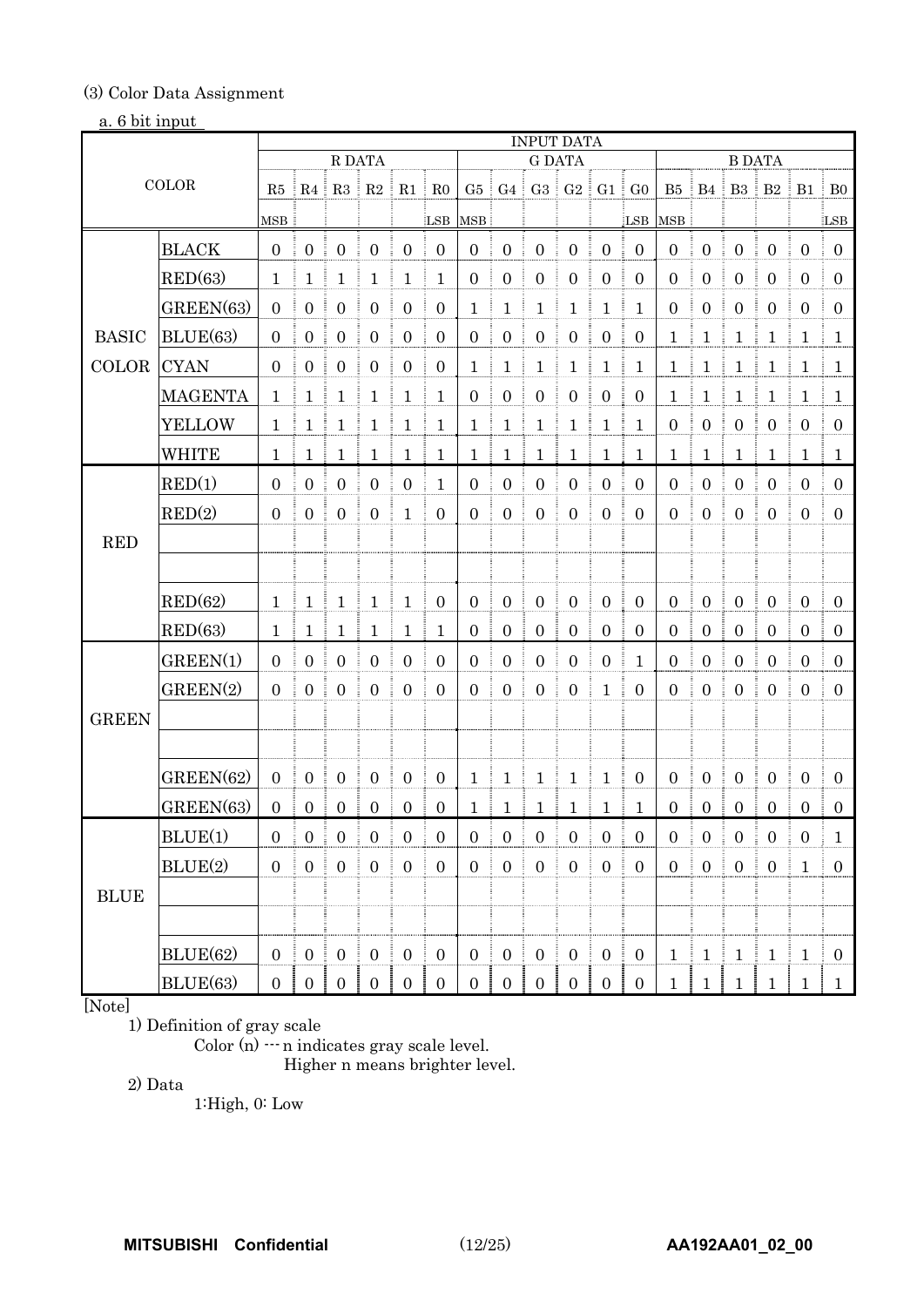#### b. 8 bit input

|              |                  |                               |              |                   |                                             |                   |              |         | <b>INPUT DATA</b>    |                               |                |              |                                        |                  |               |                 |                                         |           |                |                                        |                 |                  |                   |              |                      |
|--------------|------------------|-------------------------------|--------------|-------------------|---------------------------------------------|-------------------|--------------|---------|----------------------|-------------------------------|----------------|--------------|----------------------------------------|------------------|---------------|-----------------|-----------------------------------------|-----------|----------------|----------------------------------------|-----------------|------------------|-------------------|--------------|----------------------|
|              | <b>COLOR</b>     |                               |              |                   | R DATA                                      |                   |              |         |                      |                               |                |              | <b>G DATA</b>                          |                  |               |                 |                                         |           |                |                                        |                 | <b>B DATA</b>    |                   |              |                      |
|              |                  | R7                            |              |                   |                                             |                   |              |         | R6 R5 R4 R3 R2 R1 R0 |                               |                |              |                                        |                  |               |                 | $G7$ $G6$ $G5$ $G4$ $G3$ $G2$ $G1$ $G0$ | <b>B7</b> |                |                                        |                 |                  |                   |              | B6 B5 B4 B3 B2 B1 B0 |
|              |                  | MSB                           |              |                   |                                             |                   |              |         |                      | LSB MSB                       |                |              |                                        |                  |               |                 |                                         | LSB MSB   |                |                                        |                 |                  |                   |              | LSB                  |
|              | <b>BLACK</b>     | $\Omega$                      |              |                   | 0 0 0 0 0 0 0                               |                   |              |         | $\theta$<br>÷.       | $\Omega$                      |                |              | 0:0:0:0:0:0:0                          |                  |               |                 | $\theta$<br>÷                           | $\Omega$  |                | 0   0   0   0   0                      |                 |                  |                   |              | $\Omega$<br>÷.       |
|              | RED(255)         | 1.                            | 1:           | $\mathbf{1}$      | $\pm 1$                                     | $\lceil 1 \rceil$ | $\mathbf 1$  | $\pm 1$ | $\mathbf{1}$         | $\Omega$                      | $\overline{0}$ | $\Omega$     | ÷<br>$\Omega$                          | $\theta$<br>÷    | $\Omega$<br>÷ | $\pm 0$         | $\Omega$                                | $\Omega$  | 0              | $\theta$<br>÷                          | $\frac{1}{2}$ 0 |                  | 0:0:0             |              | $\Omega$             |
| <b>BASIC</b> | GREEN(255)       | $\Omega$                      |              |                   | 0 0 0 0 0 0 0                               |                   |              |         | $\overline{0}$<br>÷  | $\mathbf{1}$                  | 1:             | 1:           | 1                                      | 1:<br>÷          |               | 1:1             | $\mathbf{1}$                            | $\Omega$  | $\overline{0}$ | ÷                                      | 0:0:            |                  | 0:0:0             |              | $\Omega$<br>÷        |
| <b>COLOR</b> | BLUE(255)        | $\Omega$                      |              |                   | 0   0   0   0   0   0                       |                   |              |         | $\Omega$             | $\overline{0}$                |                | 0:0:0        |                                        |                  | 000000        |                 | $\theta$                                | 1         | 1              | $\pm 1 \pm 1$                          |                 | ÷                | 1:1               | $\pm 1$      | 1                    |
|              | <b>CYAN</b>      | $\Omega$                      |              |                   | 0:0:0:0:0:0                                 |                   |              |         | $\Omega$<br>÷        | 1                             | $\mathbf{1}$   | 1            | 1<br>÷                                 | $\mathbf 1$<br>÷ | 1             | $\pm 1$         | 1                                       | 1         | 1              | ŧ<br>1                                 | 1               | 1:<br>÷          | 1                 | $\mathbf{1}$ | 1                    |
|              | <b>MAGENTA</b>   | 1                             |              | 1:1               | $\lfloor 1 \rfloor$ $\lfloor 1 \rfloor$     |                   |              | $\pm 1$ | 1                    | 0                             | $0$ :          |              | 0:0                                    | ÷                | 0:0           | $\frac{1}{2}$ 0 | $\Omega$                                | 1         | $\mathbf 1$    | $\frac{1}{2}$                          | $\frac{1}{2}$   | $1 \nmid 1$<br>÷ |                   | 1            | ŧ.<br>1              |
|              | YELLOW           | 1                             | $\mathbf{1}$ | ÷<br>$\mathbf{1}$ | š                                           | 1:1:              | 1            | $\pm$ 1 | 1                    | 1                             | $\mathbf{1}$   | $\mathbf{1}$ | 1<br>÷<br>š                            | 1                | $\mathbf{1}$  | $\pm$ 1         | 1                                       | $\Omega$  | $\Omega$       | ŧ<br>$\theta$                          | $\pm 0$         | ÷                | 0:0:0             |              | $\Omega$             |
|              | WHITE            | 1                             | 1            | Ĩ.<br>1           | ÷<br>1<br>÷                                 | $\mathbf{1}$      | $\mathbf{1}$ | ŧ.<br>1 | I<br>1               | 1                             | 1              | ÷<br>1       | $\mathbf 1$                            | ŧ<br>$\mathbf 1$ | 1             | ŧ.<br>1         | 1                                       | 1         | 1              | $\lceil 1 \rceil$                      | $\mathbf{1}$    | 1<br>ŧ.          | $\mathbf{1}$      | 1<br>ŧ.      | 1                    |
|              | RED(1)           | $\Omega$                      |              |                   | 0:0:0:0:0:0                                 |                   |              |         | 1                    | $\boldsymbol{0}$              |                | 0:0:0        |                                        | ŧ                | 0:0           | $\frac{1}{2}$ 0 | $\theta$                                | $\Omega$  |                | 0:0:0:0:0:0                            |                 |                  |                   |              | $\Omega$             |
|              | RED(2)           | $\Omega$                      |              |                   | 0:0:0:0:0:1                                 |                   |              |         | $\Omega$<br>÷        | $\Omega$                      |                |              | 0:0:0:0:0                              |                  |               | $\pm 0$         | $\Omega$                                | $\Omega$  |                | 0 0 0 0 0 0 0                          |                 |                  |                   |              | $\Omega$<br>÷.       |
| <b>RED</b>   |                  |                               |              |                   |                                             |                   |              |         |                      |                               |                |              |                                        |                  |               |                 |                                         |           |                |                                        |                 |                  |                   |              |                      |
|              |                  |                               |              |                   |                                             |                   |              |         |                      |                               |                |              |                                        |                  |               |                 |                                         |           |                |                                        |                 |                  |                   |              |                      |
|              |                  |                               |              |                   |                                             |                   |              |         |                      |                               |                |              |                                        |                  |               |                 |                                         |           |                |                                        |                 |                  |                   |              |                      |
|              | RED(255)         | $\mathbf{1}$                  |              |                   | $1 \mid 1 \mid 1 \mid 1 \mid 1 \mid 1 \mid$ |                   |              |         | 1                    | $\Omega$                      |                |              | $0 \t0 \t0 \t0 \t0 \t0$                |                  |               |                 | $\Omega$                                | $\theta$  |                | 0 0 0 0 0 0 0 0                        |                 |                  |                   |              | $\theta$             |
|              | GREEN(1)         | $\Omega$                      |              |                   | 0:0:0:0:0:0                                 |                   |              |         | ŧ.<br>$\overline{0}$ | $\overline{0}$                |                |              | 0:0:0:                                 |                  | 0:0:0         |                 | -1                                      | $\Omega$  |                | 0:0:0:                                 |                 |                  | 0:0:0             |              | $\Omega$             |
|              | GREFN(2)         | $\Omega$                      |              |                   | 0:0:0:0:0:0                                 |                   |              |         | $\Omega$<br>ŧ.       | $\Omega$                      |                |              | 0:0:0:0:0:1                            |                  |               |                 | $\Omega$                                | $\Omega$  |                | 0:0:0:0:0:0                            |                 |                  |                   |              | $\Omega$             |
| <b>GREEN</b> |                  |                               |              |                   |                                             |                   |              |         |                      |                               |                |              |                                        |                  |               |                 |                                         |           |                |                                        |                 |                  |                   |              |                      |
|              |                  |                               |              |                   |                                             |                   |              |         |                      |                               |                |              |                                        |                  |               |                 |                                         |           |                |                                        |                 |                  |                   |              |                      |
|              |                  |                               |              |                   |                                             |                   |              |         |                      |                               |                |              |                                        |                  |               |                 |                                         |           |                |                                        |                 |                  |                   |              |                      |
|              | GREEN(255)       | $\Omega$                      |              |                   | 0 0 0 0 0 0 0                               |                   |              |         | $\Omega$             | $\mathbf{1}$                  | ÷              |              | $1 \mid 1 \mid 1 \mid 1 \mid 1 \mid 1$ |                  |               |                 | $\overline{1}$                          | $\theta$  |                | $0 \mid 0 \mid 0 \mid 0 \mid 0 \mid 0$ |                 |                  |                   |              | $\Omega$             |
|              | BLUE(1)          | $\Omega$                      |              |                   | 0   0   0   0   0   0                       |                   |              |         | ÷<br>$\Omega$        | $\Omega$                      |                | 0:0:0        |                                        | ÷                | 0:0:0         |                 | $\Omega$                                | $\Omega$  |                | $0$ $\mid$ $0$ $\mid$ $0$ $\mid$       |                 |                  | $0 \mid 0 \mid 0$ |              | $\mathbf{1}$         |
|              | BLUE(2)          | $\Omega$                      |              |                   | 0:0:0:0:0:0                                 |                   |              |         | $\Omega$<br>÷        | $\Omega$                      | $0$ :          |              | 0:0:                                   |                  | 0:0           | $\pm 0$         | $\Omega$                                | $\Omega$  |                | 0:0:0:                                 |                 |                  | 0:0:1             |              | $\Omega$             |
| <b>BLUE</b>  |                  |                               |              |                   |                                             |                   |              |         |                      |                               |                |              |                                        |                  |               |                 |                                         |           |                |                                        |                 |                  |                   |              |                      |
|              |                  |                               |              |                   |                                             |                   |              |         |                      |                               |                |              |                                        |                  |               |                 |                                         |           |                |                                        |                 |                  |                   |              |                      |
|              |                  |                               |              |                   |                                             |                   |              |         |                      |                               |                |              |                                        |                  |               |                 |                                         |           |                |                                        |                 |                  |                   |              |                      |
|              | <b>BLUE(255)</b> | 0   0   0   0   0   0   0   0 |              |                   |                                             |                   |              |         |                      | 0   0   0   0   0   0   0   0 |                |              |                                        |                  |               |                 |                                         |           |                | 1   1   1   1   1   1   1   1          |                 |                  |                   |              |                      |

[Note]

1) Definition of gray scale

Color (n)  $\cdots$  n indicates gray scale level. Higher n means brighter level.

## 2) Data

1:High, 0: Low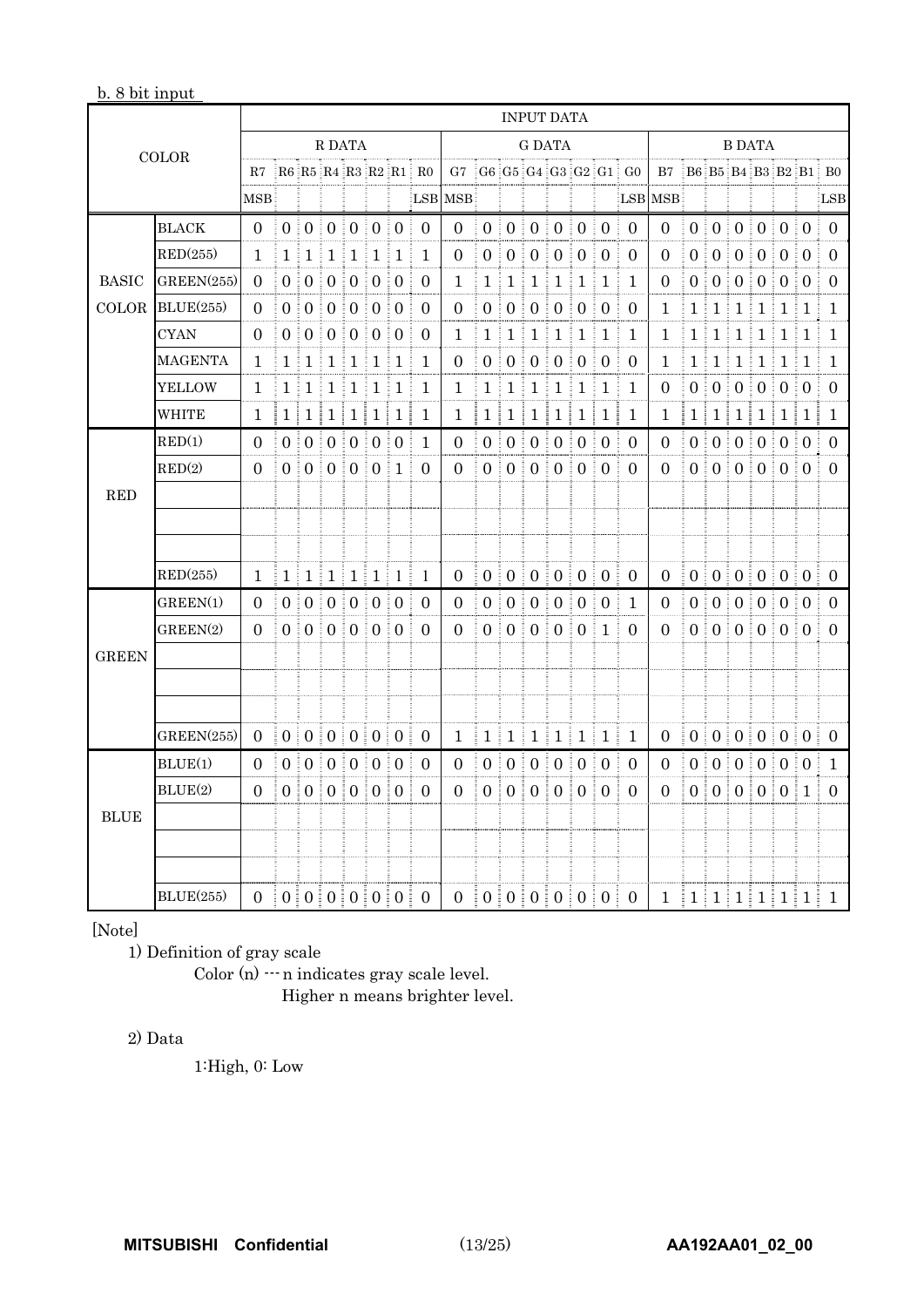(4) Display Position and Scan Direction

D(X,Y) shows the data number of input signal.

SC: Low SC: High



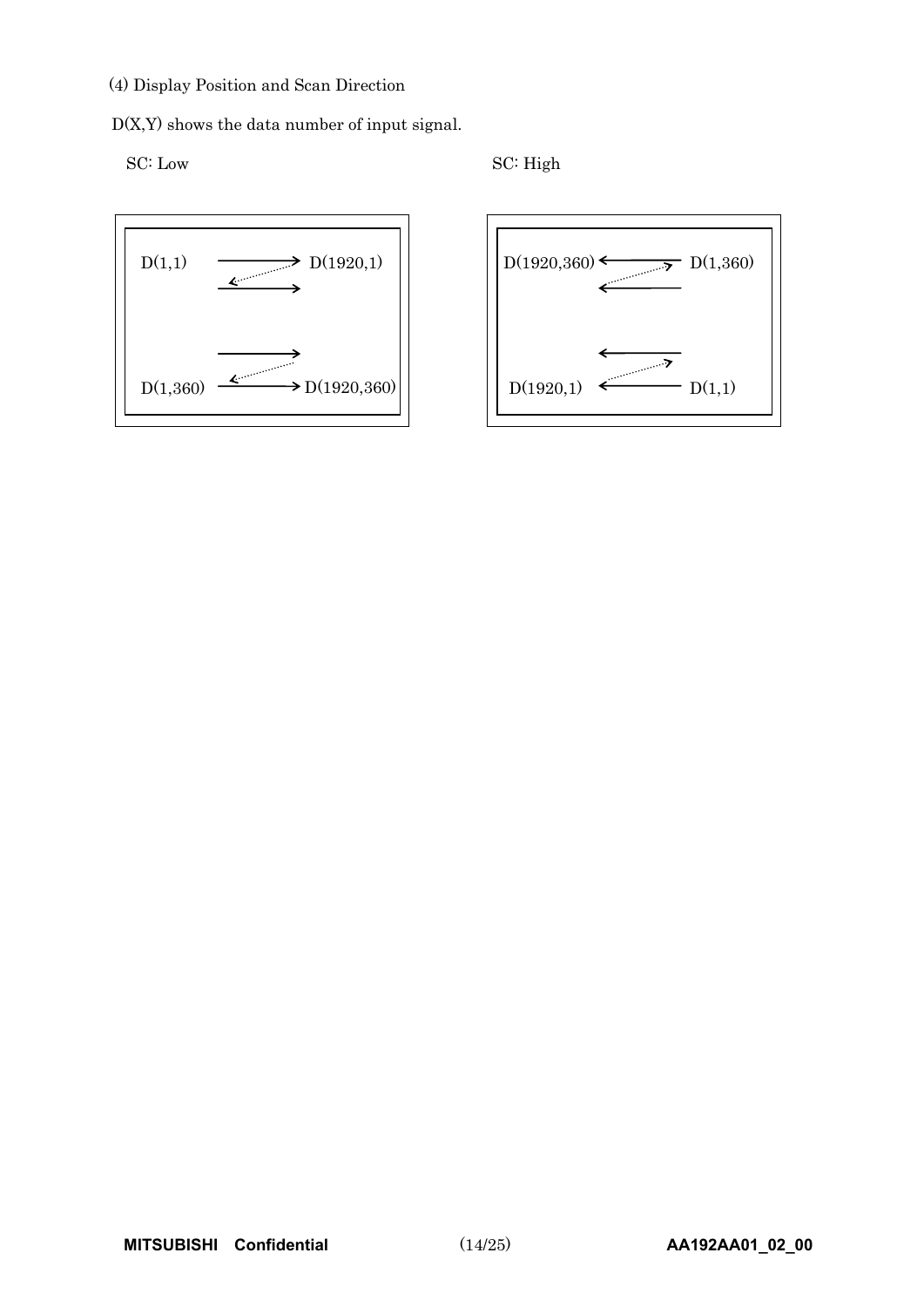## **7. BLOCK DIAGRAM**



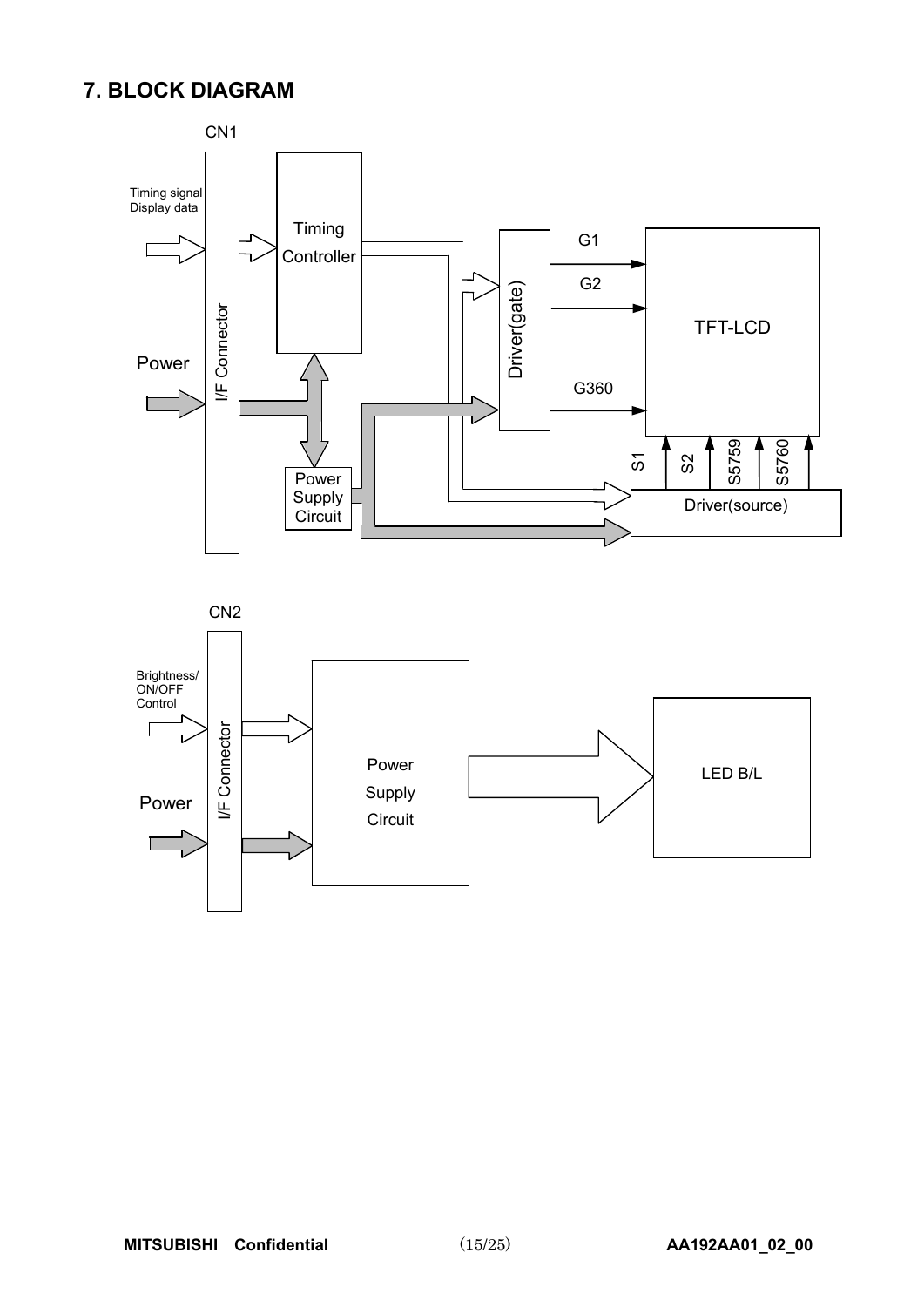## **8. MECHANICAL SPECIFICATIONS**<br>(1) Front Side



 $A$   $A$   $1$   $9$   $2$   $A$   $A$   $0$   $1$ <br> $1$ ) To lerance is  $\pm$ 0. 5mm unless noted.<br>2) Third angle projection

(Unit:mm)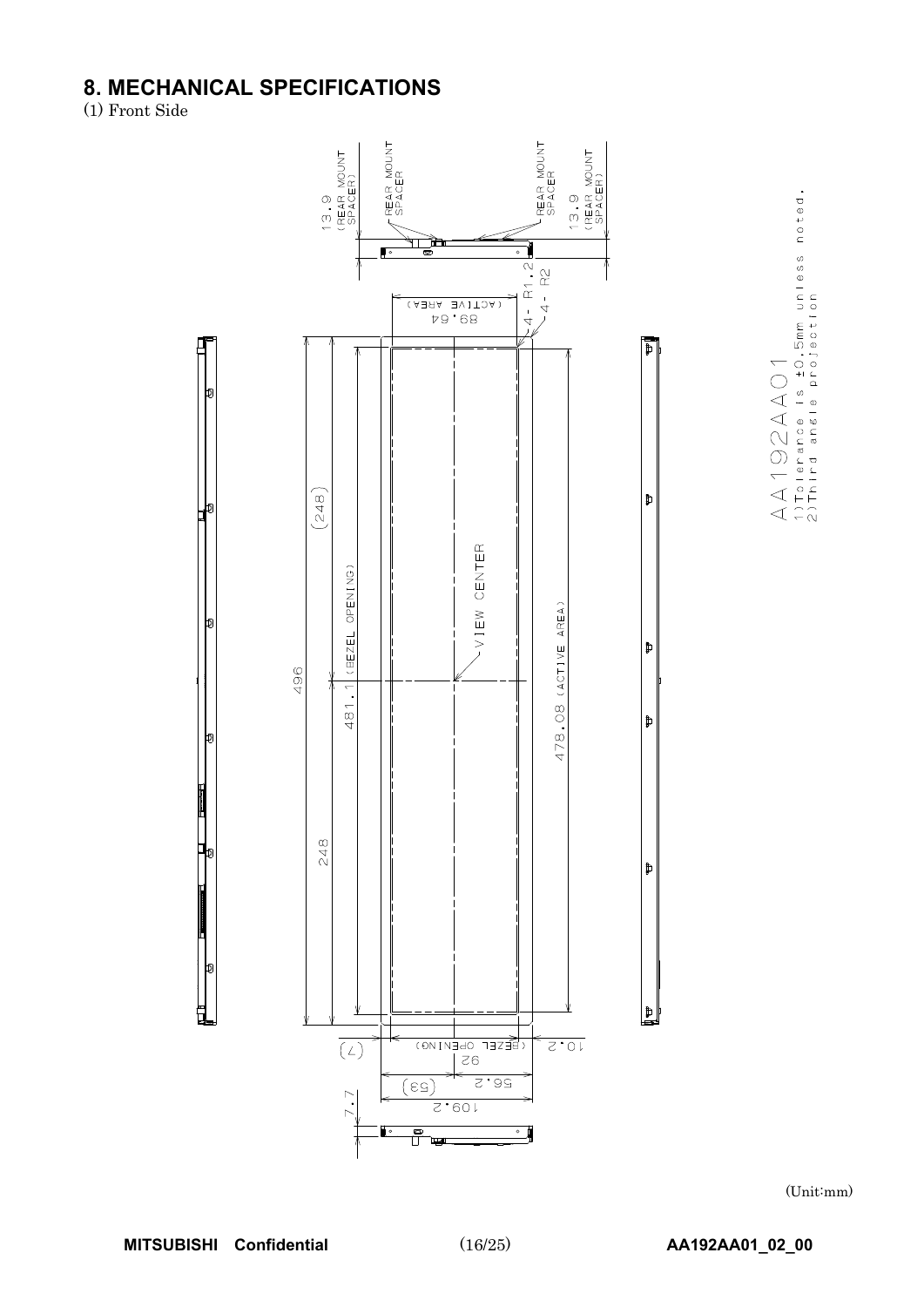



CN1:DF14A-2OP-1,25H(56) (HIROSE)<br>CN2:SM14B-SRSS-TB(LF)(SN) (JST)

(Unit:mm)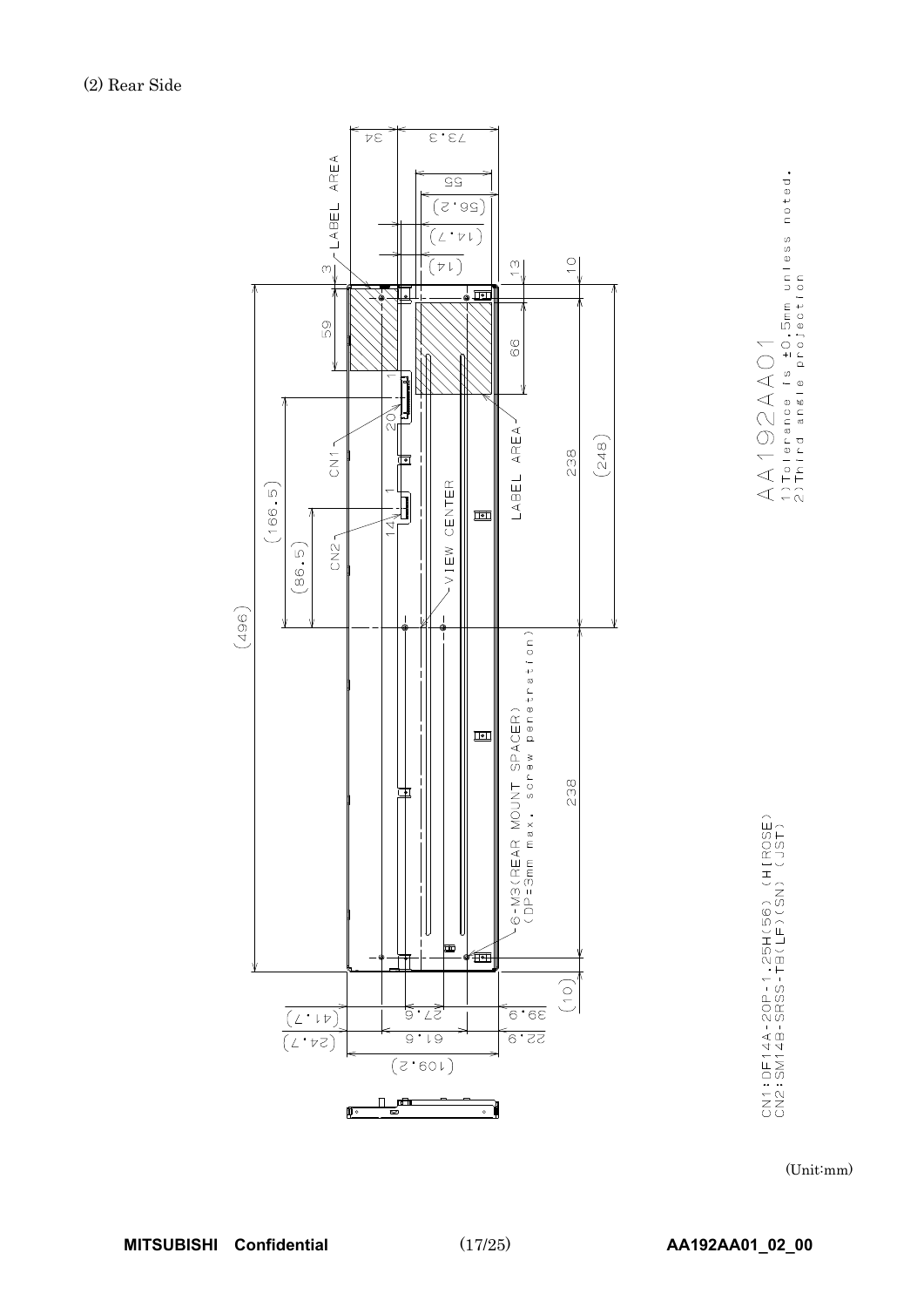|                      |            |                        | Ta=25 $^{\circ}$ C, VCC=3.3V, VL = 12.0V, Input Signals: Typ. values shown in Section 6 |            |                |                            |                        |           |
|----------------------|------------|------------------------|-----------------------------------------------------------------------------------------|------------|----------------|----------------------------|------------------------|-----------|
| <b>ITEM</b>          |            | <b>SYMBOL</b>          | <b>CONDITION</b>                                                                        | <b>MIN</b> | <b>TYP</b>     | <b>MAX</b>                 | <b>UNIT</b>            | Remarks   |
| Contrast Ratio       |            | CR                     | $\theta$ v=0°, $\theta$ H=0°                                                            | 450        | 700            |                            |                        | *1)*2)*5) |
| Luminance            |            | Lw                     | $\theta$ v=0°, $\theta$ H=0°                                                            | 400        | 500            | $\qquad \qquad -$          | $\text{cd}/\text{m}^2$ | $*1)*5)$  |
| Luminance Uniformity |            | $\Delta Lw$            | $\theta$ v=0°, $\theta$ H=0°                                                            | $-$        | $ -$           | 30                         | $\frac{0}{0}$          | *1)*3)*5) |
| Response Time        |            | tr                     | $\theta$ v=0°, $\theta$ H=0°                                                            |            | $\overline{4}$ |                            | ms                     | *1)*4)*5) |
|                      |            | tf                     | $\theta$ v=0°, $\theta$ H=0°                                                            |            | 12             |                            | ms                     | *1)*4)*5) |
| Viewing              | Horizontal | $\theta_H$             |                                                                                         | $-65 - 65$ | $-80 - 80$     |                            | $\circ$                | $*1)*5)$  |
| Angle                | Vertical   | $\theta$ v             | $CR \ge 10$                                                                             | $-45 - 65$ | $-60 - 80$     | $\overline{\phantom{a}}$ . | $\circ$                | $*1)*5)$  |
| Image sticking       |            | tis                    | 2h                                                                                      |            |                | $\overline{2}$             | s                      | $*6)$     |
|                      | Red        | Rx                     |                                                                                         | 0.559      | 0.599          | 0.639                      |                        |           |
|                      |            | $\rm Ry$               |                                                                                         | 0.307      | 0.347          | 0.387                      |                        |           |
| Color                | Green      | Gx                     |                                                                                         | 0.297      | 0.337          | 0.377                      |                        |           |
| Coordinates          |            | Gy                     | $\theta$ v=0°, $\theta$ H=0°                                                            | 0.531      | 0.571          | 0.611                      |                        | $*1)*5)$  |
|                      | Blue       | Bx                     |                                                                                         | 0.114      | 0.154          | 0.194                      |                        |           |
|                      |            | $\mathbf{B}\mathbf{y}$ |                                                                                         | 0.088      | 0.128          | 0.168                      |                        |           |
|                      | White      | Wx                     |                                                                                         | 0.273      | 0.313          | 0.353                      |                        |           |
|                      |            | <b>Wy</b>              |                                                                                         | 0.289      | 0.329          | 0.369                      |                        |           |

## **9. OPTICAL CHARACTERISTICS**

## [Note]

These items are measured using EZContrast (ELDIM) for viewing angle and CS2000 (Minolta) or equivalent equipment for others under the dark room condition (no ambient light) after more than 30 minutes from turning on the backlight unless noted.

Condition:  $VBRT = 0$  V or  $RBRT = 0k\Omega$ 

Measurement method for luminance and color coordinates is as follows.



The luminance is measured according to FLAT PANEL DISPLAY MEASUREMENTS STANDARD (VESA Standard).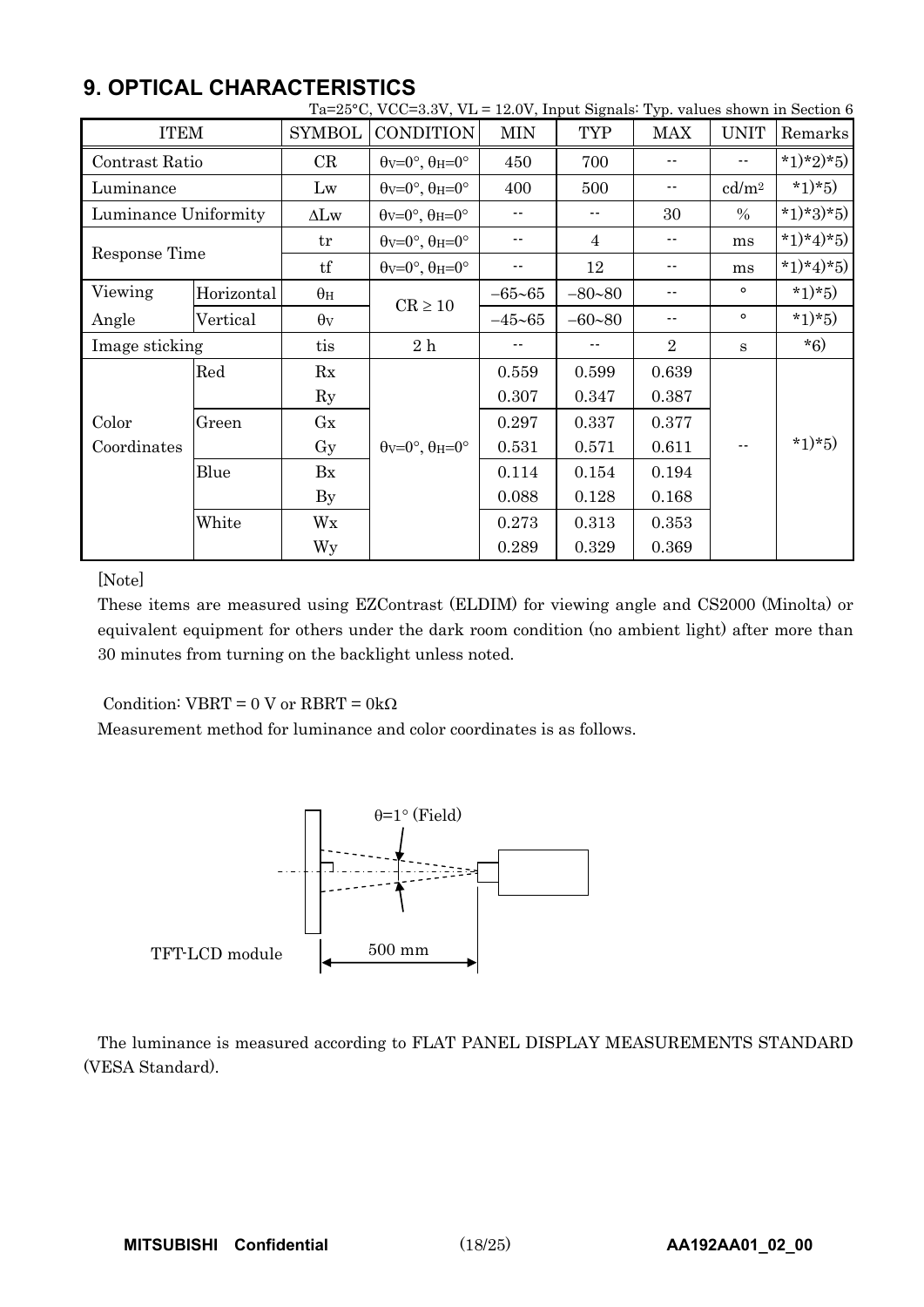#### \*1) Measurement Point

Contrast Ratio, Luminance, Response Time, Viewing Angle, Color Coordinates: Display Center Luminance Uniformity: point  $1-9$  shown in a figure below



\*2) Definition of Contrast Ratio

CR= Luminance with all white pixels / Luminance with all black pixels

- \*3) Definition of Luminance Uniformity  $\Delta$ Lw=[Lw(MAX)/Lw(MIN)-1]  $\times$  100
- \*4) Definition of Response Time



\*5) Definition of Viewing Angle( $\theta$ v,  $\theta$ H)

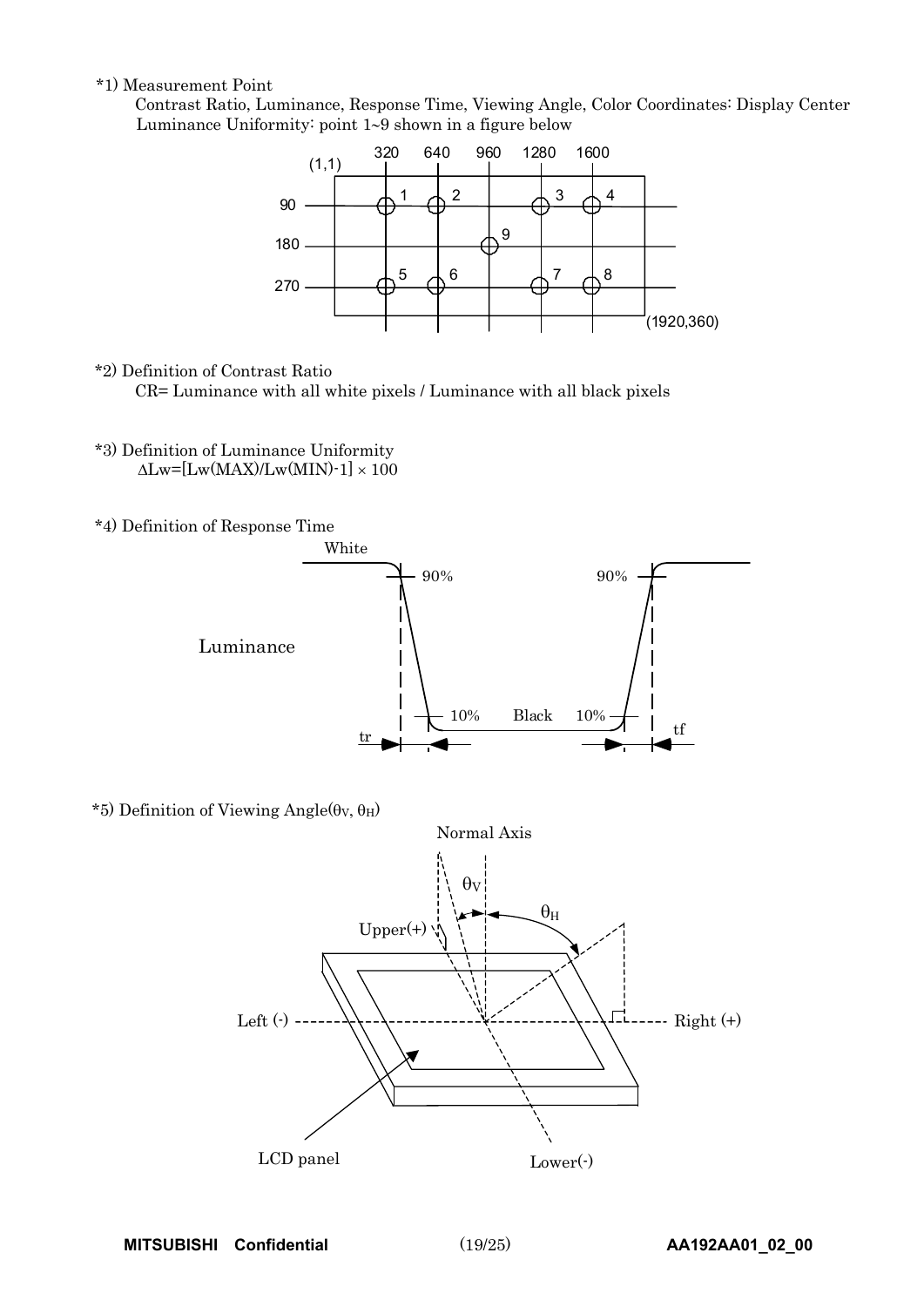## \*6) Image sticking:

Continuously display the test pattern shown in the figure below for two-hours. Then display a completely white screen. The previous image shall not persist more than two seconds at 25°C.



## TEST PATTERN FOR IMAGE STICKING TEST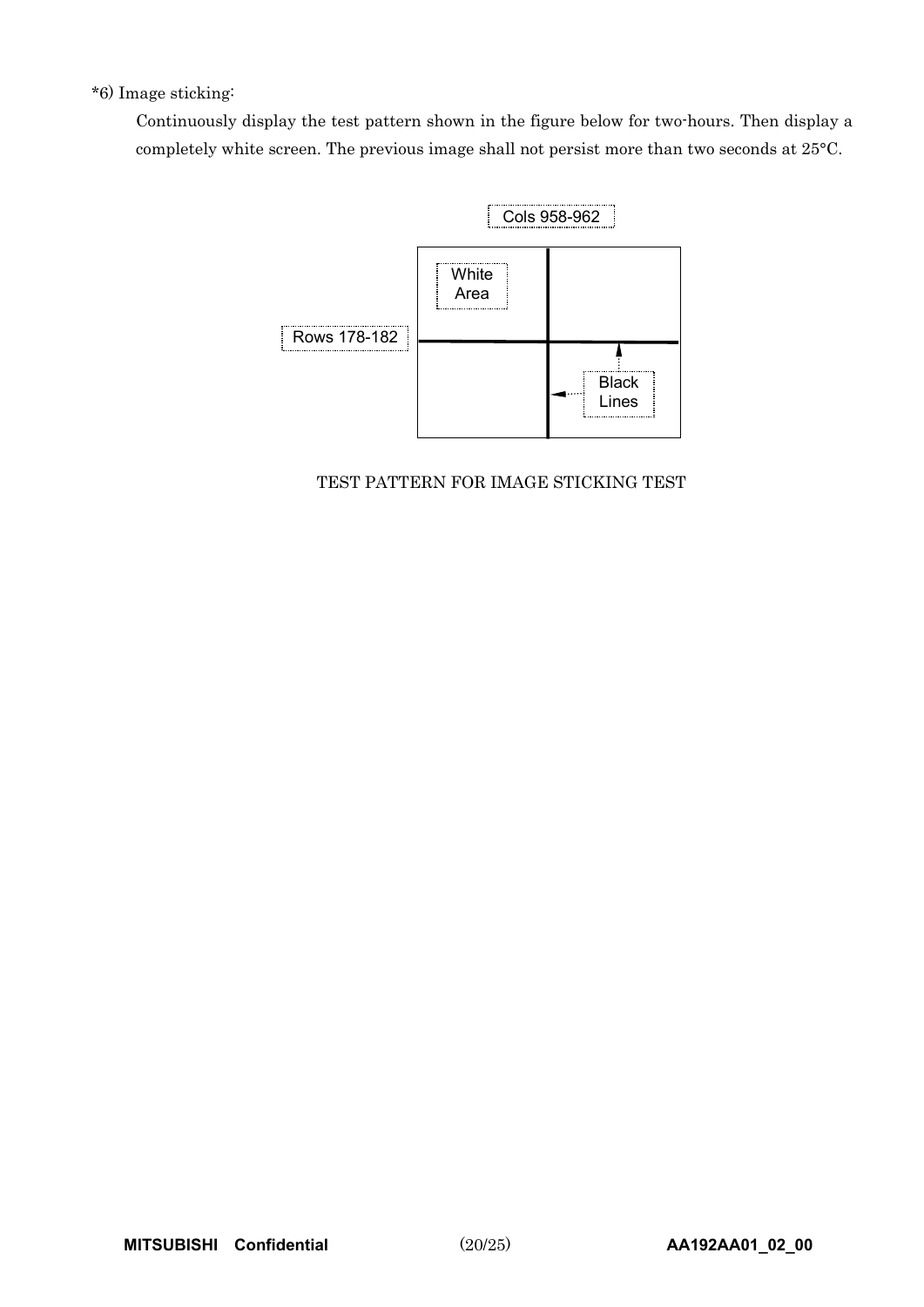## **10. RELIABILITY TEST CONDITION**

(1) Temperature and Humidity

| <b>ITEM</b>                                        | <b>CONDITIONS</b>                       |  |
|----------------------------------------------------|-----------------------------------------|--|
| <b>HIGH TEMPERATURE</b><br>HIGH HUMIDITY OPERATION | 40°C, 90%RH, 240 h<br>(No condensation) |  |
| <b>HIGH TEMPERATURE OPERATION</b>                  | 80°C, 240 h                             |  |
| LOW TEMPERATURE OPERATION                          | $-30$ °C, 240 h                         |  |
| HIGH TEMPERATURE STORAGE                           | $80^{\circ}$ C, 240 h                   |  |
| LOW TEMPERATURE STORAGE                            | $-30$ °C, 240 h                         |  |
| THERMAL SHOCK                                      | $-30$ °C (1h) ~ 80°C(1h),<br>100 cycles |  |

## (2) Shock & Vibration

| <b>ITEM</b>     | <b>CONDITIONS</b>                                                     |  |  |
|-----------------|-----------------------------------------------------------------------|--|--|
|                 | Shock level: $1470 \text{m/s}^2 (150 \text{G})$                       |  |  |
| <b>SHOCK</b>    | Waveform: half sinusoidal wave, 2ms                                   |  |  |
| (NON-OPERATION) | Number of shocks: one shock input in each direction of three mutually |  |  |
|                 | perpendicular axes for a total of six shock inputs                    |  |  |
|                 | Vibration level: $9.8m/s^2$ (1.0G)                                    |  |  |
|                 | Waveform: sinusoidal                                                  |  |  |
| VIBRATION       | Frequency range: 5 to 500Hz                                           |  |  |
| (NON-OPERATION) | Frequency sweep rate: 0.5 octave /min                                 |  |  |
|                 | Duration: one sweep from 5 to 500 Hz in each of three mutually        |  |  |
|                 | perpendicular axis(each x,y,z axis: 1 hour, total 3 hours)            |  |  |

## (3) ESD Test

| ITEM                                    | <b>CONDITIONS</b>                                              |
|-----------------------------------------|----------------------------------------------------------------|
| CONTACT DISCHARGE<br>(OPERATION)        | $150pF$ , $330\Omega$ , $\pm 8kV$ , 10 times at 1 sec interval |
| SIGNAL PIN DISCHARGE<br>(NON-OPERATION) | $200pF$ , $0\Omega$ , $\pm 200V$ , 10 times at 1 sec interval  |

## (4) Judgment standard

The judgment of the above tests should be made as follow:

Pass: Normal display image, no damage of the display function. (ex. no line defect) Partial transformation of the module parts should be ignored.

Fail: No display image, damage of the display function. (ex. line defect)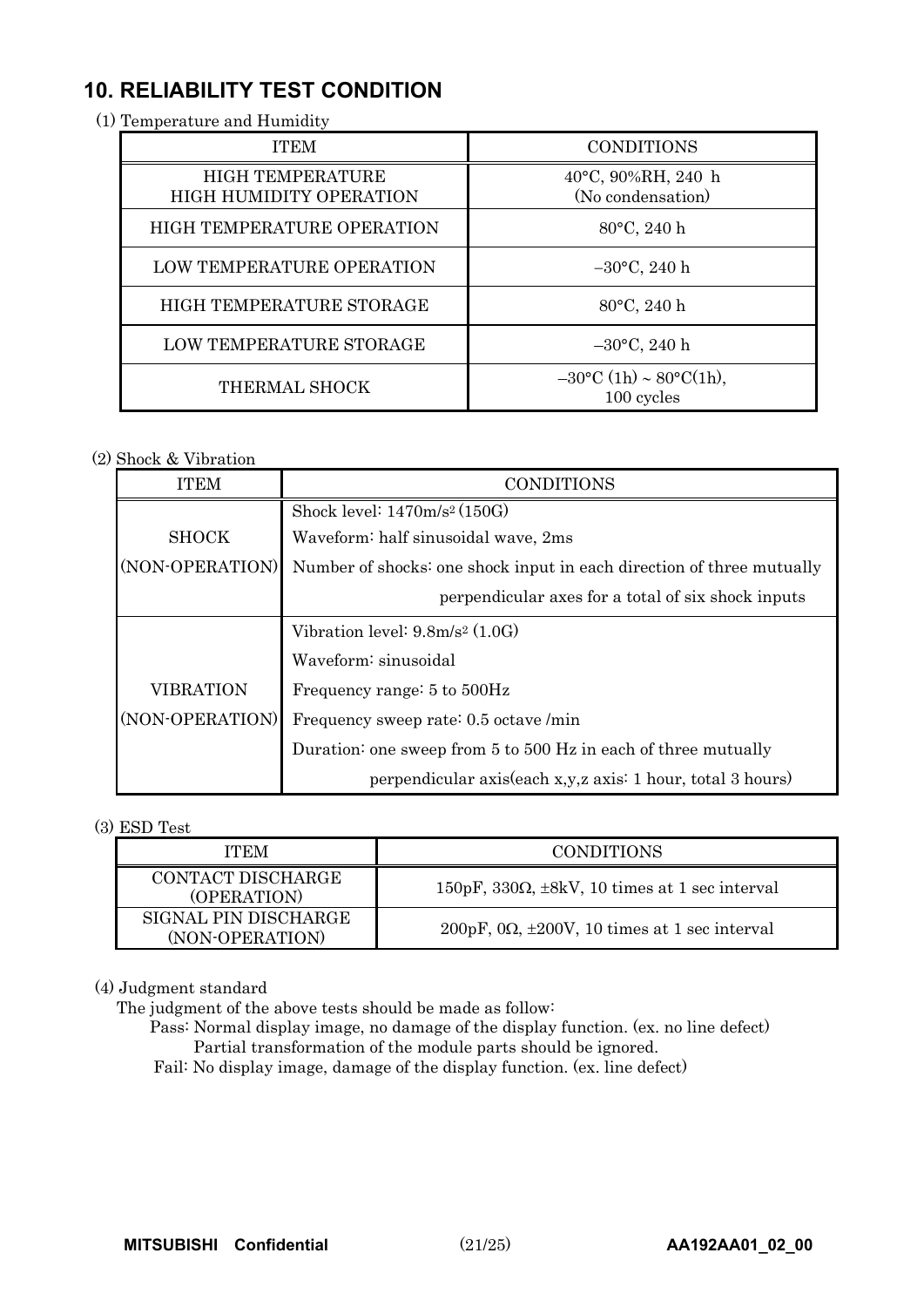## **11. OTHER FEATURE**

This LCD module complies with RoHS  $^\ast$  directive.

\*) RoHS: Restriction of the use of certain hazardous substances in electrical and electronic equipment

UL1950 certified (UL File# E158720)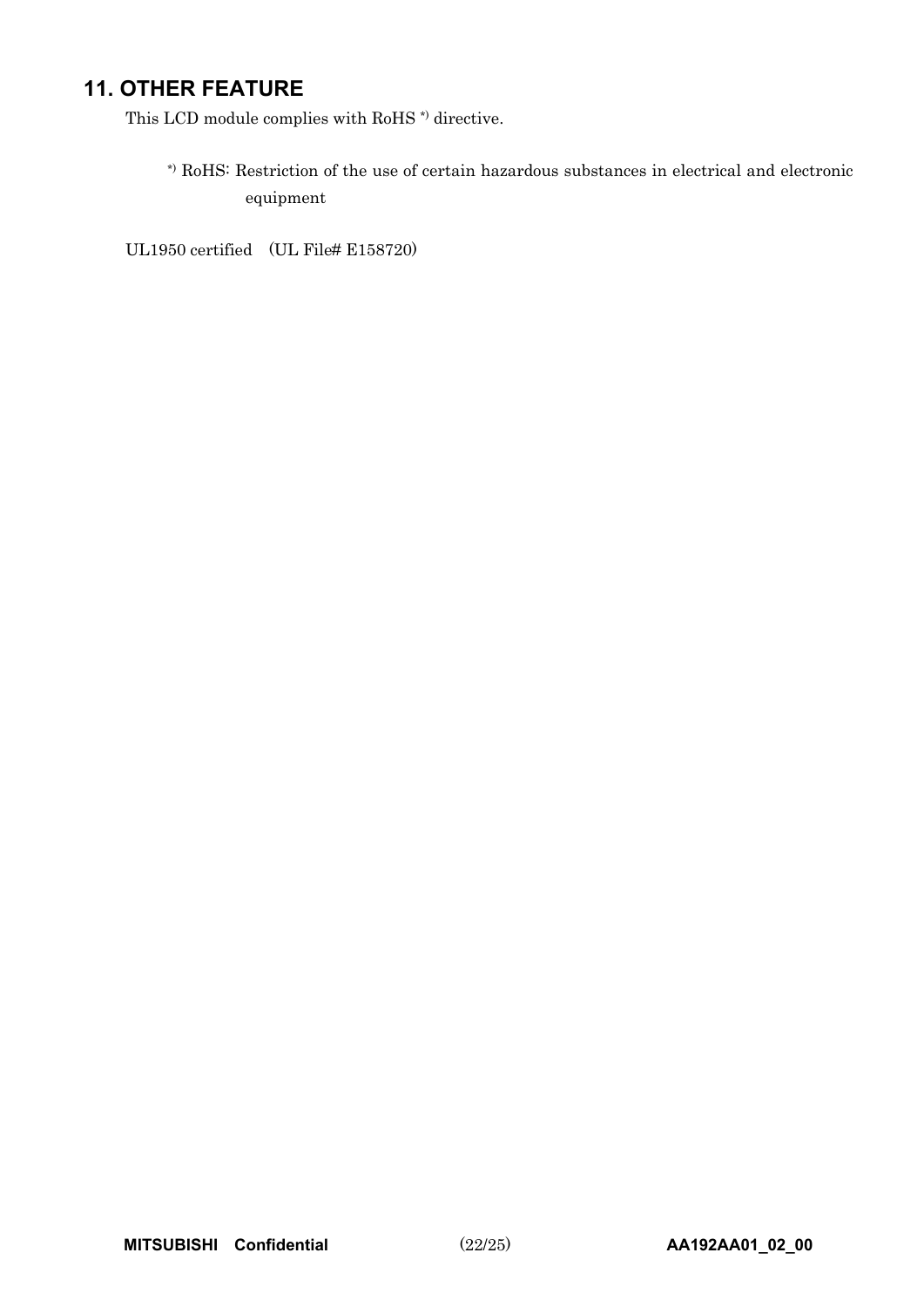## **12. HANDLING PRECAUTIONS FOR TFT-LCD MODULE**

Please pay attention to the followings in handling TFT-LCD products;

#### **(1) ASSEMBLY PRECAUTION**

- a. Please mount the LCD module by using mounting hole with a screw clamping torque (recommended value: 0.3 Nm). Please do not bend or wrench the LCD module in assembling. Please do not drop, bend or twist the LCD module in handling.
- b. Please design display housing in accordance with the following guide lines.
	- (a) Housing case must be designed carefully so as not to put stresses on LCD and not to wrench module.
	- (b) Under high temperature environment, performance and life time of LED may heavily shorten. When you design with our LCD product, please consider radiating heat and ventilation for good heat management.
	- (c) Keep sufficient clearance between LCD module back surface and housing when the LCD module is mounted. Approximately 1.0mm of the clearance in the design is recommended taking into account the tolerance of LCD module thickness and mounting structure height on the housing.
	- (d) When some parts, such as, FPC cable and ferrite plate, are installed underneath the LCD module, still sufficient clearance is required, such as 0.5mm. This clearance is, especially, to be reconsidered when the additional parts are implemented for EMI countermeasure.
	- (e) Keep sufficient clearance between LCD module and the others parts, such as inverter and speaker so as not to interfere the LCD module. Approximately 1.0 mm of the clearance in the design is recommended.
	- (f) To avoid local elevation/decrease of temperature, considering location of heating element, heat release, thermal design should be done.
- c. Please do not push or scratch LCD panel surface with anything hard. And do not soil LCD panel surface by touching with bare hands. (Polarizer film, surface of LCD panel is easy to be flawed.)
- d. Please wipe off LCD panel surface with absorbent cotton or soft cloth in case of it being soiled.
- e. Please wipe off drops of adhesives like saliva and water on LCD panel surface immediately. They might damage to cause panel surface variation and color change.
- f. Please do not take a LCD module to pieces and reconstruct it. Resolving and reconstructing modules may cause them not to work well.
- g. Please do not touch metal frames with bare hands and soiled gloves. A color change of the metal frames can happen during a long preservation of soiled LCD modules.
- h. Please handle metal frame carefully because edge of metal frame is very sharp.
- i. Please connect the metal frame of LCD module to GND in order to minimize the effect of external noise and EMI.
- j. Be sure to connect the cables and the connecters correctly.
	- **MITSUBISHI Confidential** (23/25) **AA192AA01\_02\_00**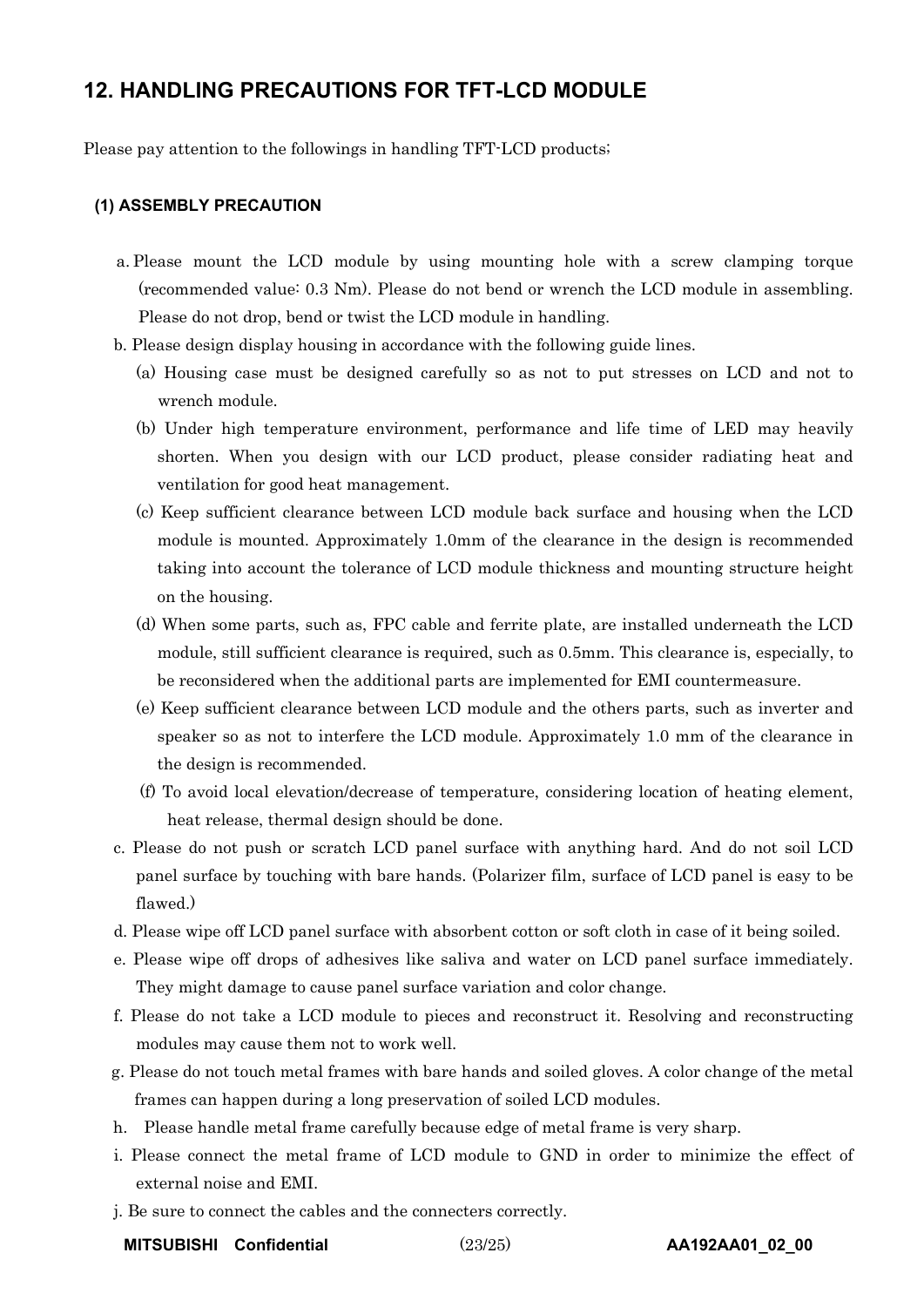#### **(2) OPERATING PRECAUTIONS**

- a. Please be sure to turn off the power supply before connecting and disconnecting signal input cable.
- b. Please do not change variable resistance settings in LCD module. They are adjusted to the most suitable value. If they are changed, it might happen LCD does not satisfy the characteristics specification.
- c. The interface signal speed is very high. Please pay attention to transmission line design and other high speed signal precautions to satisfy signal specification.
- d. Condensation might happen on the surface and inside of LCD module in case of sudden change of ambient temperature. Please take care so as not to cause any damage mentioned on (1)-d.
- e. Please pay attention not to display the same pattern for very long time. Image sticking might happen on LCD. Although image sticking may disappear as the operation time proceeds, screen saver function is recommended not to cause image sticking.
- f. Please obey the same safe instructions as ones being prepared for ordinary electronic products.

#### **(3) PRECAUTIONS WITH ELECTROSTATICS**

- a. This LCD module use CMOS-IC on circuit board and TFT-LCD panel, and so it is easy to be affected by electrostatics. Please be careful with electrostatics by the way of your body connecting to the ground and so on.
- b. Please remove protection film very slowly from the surface of LCD module to prevent from electrostatics occurrence.

#### **(4) STORAGE PRECAUTIONS**

LCD should be stored in the room temperature environment with normal humidity. The LCD inventory should be processed by first-in first-out method.

#### **(5) SAFETY PRECAUTIONS**

- a. When you waste damaged or unnecessary LCDs, it is recommended to crush LCDs into pieces and wash them off with solvents such as acetone and ethanol, which should later be burned.
- b. If any liquid leaks out of a damaged glass cell and comes in contact with the hands, wash off thoroughly with soap and water.

#### **(6) OTHERS**

a. A strong incident light into LCD panel may cause deterioration to polarizer film, color filter, and other materials, which will degrade the quality of display characteristics. Please do not expose LCD module under strong Ultraviolet rays for a long time.

**MITSUBISHI Confidential** (24/25) **AA192AA01\_02\_00**